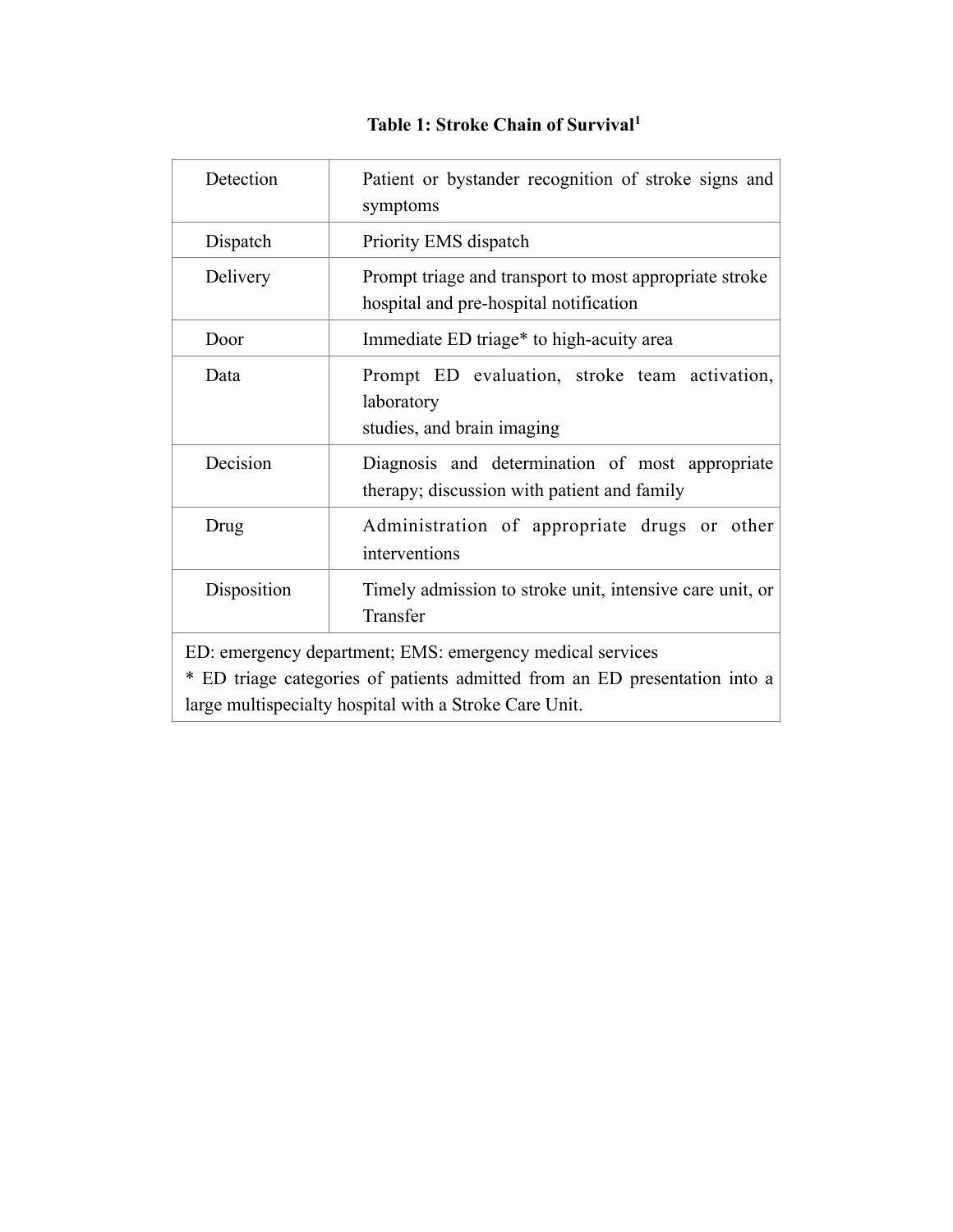### <span id="page-1-0"></span>**Table 2: Definition of Stroke[2](#page-34-1)**

| Ischemic stroke                                   | An episode of neurological dysfunction caused by focal cerebral, spinal,<br>or retinal infarction.                                                                                                                                  |
|---------------------------------------------------|-------------------------------------------------------------------------------------------------------------------------------------------------------------------------------------------------------------------------------------|
| Stroke caused by<br>intracerebral<br>hemorrhage   | Rapidly developing clinical signs of neurological dysfunction attributable<br>to a focal collection of blood within the brain parenchyma or ventricular<br>system that is not caused by trauma                                      |
| Stroke caused by<br>hemorrhage                    | Rapidly developing clinical signs of neurological dysfunction and/or<br>subarachinoid headache because of bleeding into the subarachinoid space which is not<br>caused by trauma                                                    |
| Stroke caused by<br>cerebral venous<br>thrombosis | Infarction or hemorrhagein the brain, spinal cord, or retina because of<br>thrombosis of a cerebral venous structure. Symptoms or signs caused by<br>reversible edema without infarction or hemorrhage do not qualify as<br>stroke. |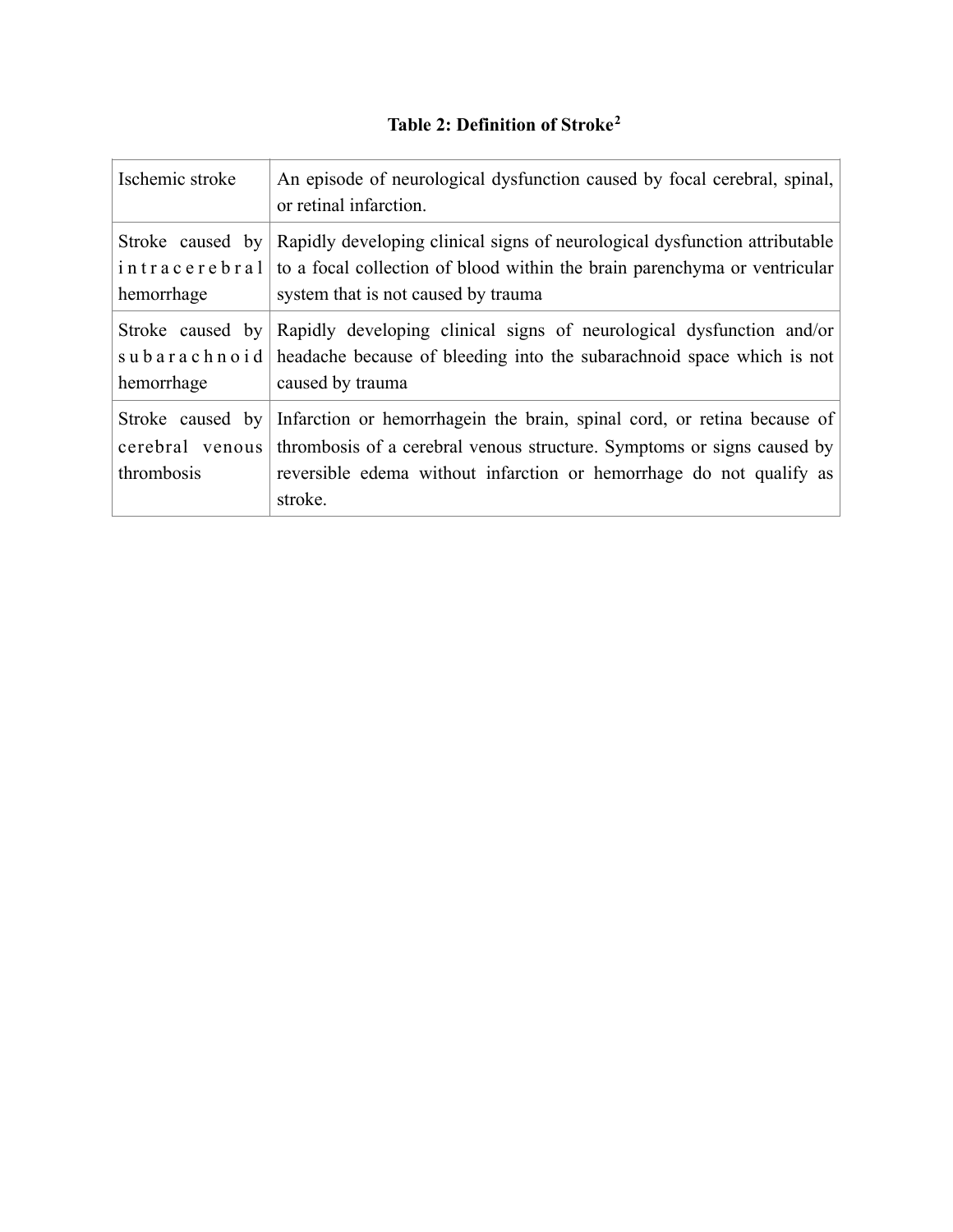#### **Table 3: Symptoms of Stroke**

- Numbness or weakness, especially on one side of the body
- Loss of consciousness or altered consciousness
- Decreased vision in one or both eyes
- Language difficulties, either in speaking or understanding<br>• Difficulty walking: loss of balance or coordination
- Difficulty walking; loss of balance or coordination<br>• Confusion or loss of memory
- Confusion or loss of memory
- Swallowing difficulties
- Paralysis of anybody area, including face
- Sudden, severe headache with no known cause
- Neck pain
- <span id="page-2-0"></span>• Nausea and vomiting

### **Table 4: Recommended stroke services and clinical profile (based on Acute Stroke Services Framework 2011[\)3](#page-34-2)**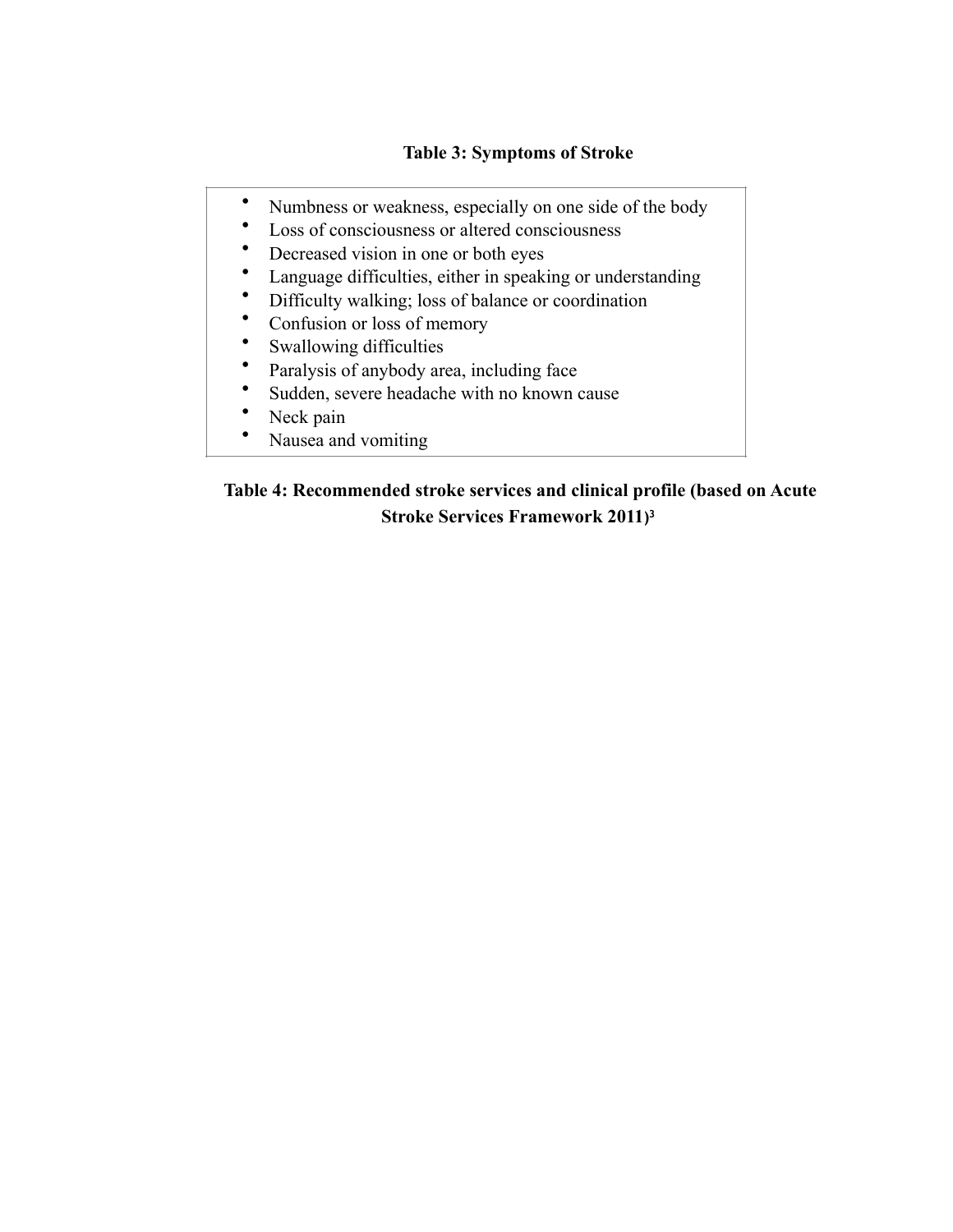| <b>Component of care</b>                                                                                       | Comprehensive<br>stroke centre | <b>Primary stroke</b><br>centre | <b>Basic hospital</b><br>service                                               |
|----------------------------------------------------------------------------------------------------------------|--------------------------------|---------------------------------|--------------------------------------------------------------------------------|
| Stroke unit                                                                                                    | $\checkmark$                   | $\checkmark$                    | $\sqrt{7}$ X if no<br>stroke unit<br>then protocols<br>in place or<br>transfer |
| Onsite CT brain (24/7)                                                                                         | $\checkmark$                   | $\checkmark$                    | $\sqrt{X}$                                                                     |
| Carotid artery imaging                                                                                         | $\checkmark$                   | $\checkmark$                    | $\sqrt{X}$                                                                     |
| Advanced imaging capability (e.g.<br>MRI, advanced CT, catheter<br>angiography).                               | $\checkmark$                   | $\sqrt{X}$                      | $\boldsymbol{x}$                                                               |
| Neuro-interventional services (e.g.<br>for use in intra-arterial or<br>mechanical thrombolysis)                | $\sqrt{X}$                     | X                               | $\boldsymbol{x}$                                                               |
| Neurosurgical services (e.g. for<br>hemicraniectomy due to large<br>middle cerebral artery infarcts)           | $\checkmark^*$                 | $\boldsymbol{x}$                | $\boldsymbol{x}$                                                               |
| Delivery of intravenous tissue<br>plasminogen activator (tPA)                                                  | $\sqrt{24/7}$                  | $\checkmark\sharp$              | $\boldsymbol{x}$                                                               |
| Ability to provide acute<br>monitoring (telemetry and other<br>physiological monitoring) for up<br>to 72 hours | $\checkmark$                   | √                               | $\sqrt{X}$                                                                     |
| Dedicated stroke coordinator<br>position                                                                       | $\checkmark$                   | ✓                               | X                                                                              |
| Dedicated medical lead                                                                                         | $\checkmark$                   | $\checkmark$                    | $\boldsymbol{x}$                                                               |
| Access to High Dependency Unit<br>(HDU) / Intensive Care Unit<br>(ICU) (for complex patients)                  | $\checkmark$                   | $\checkmark$                    | $\boldsymbol{x}$                                                               |
| Rapid (within 48 hours) Transient<br>Ischaemic Attack (TIA)<br>assessment clinics/services                     | $\checkmark$                   | $\checkmark$                    | $\boldsymbol{x}$                                                               |
| Vascular Surgery Service for<br>Carotid Artery Intervention                                                    | $\checkmark$                   | $\sqrt{X}$                      | $\boldsymbol{x}$                                                               |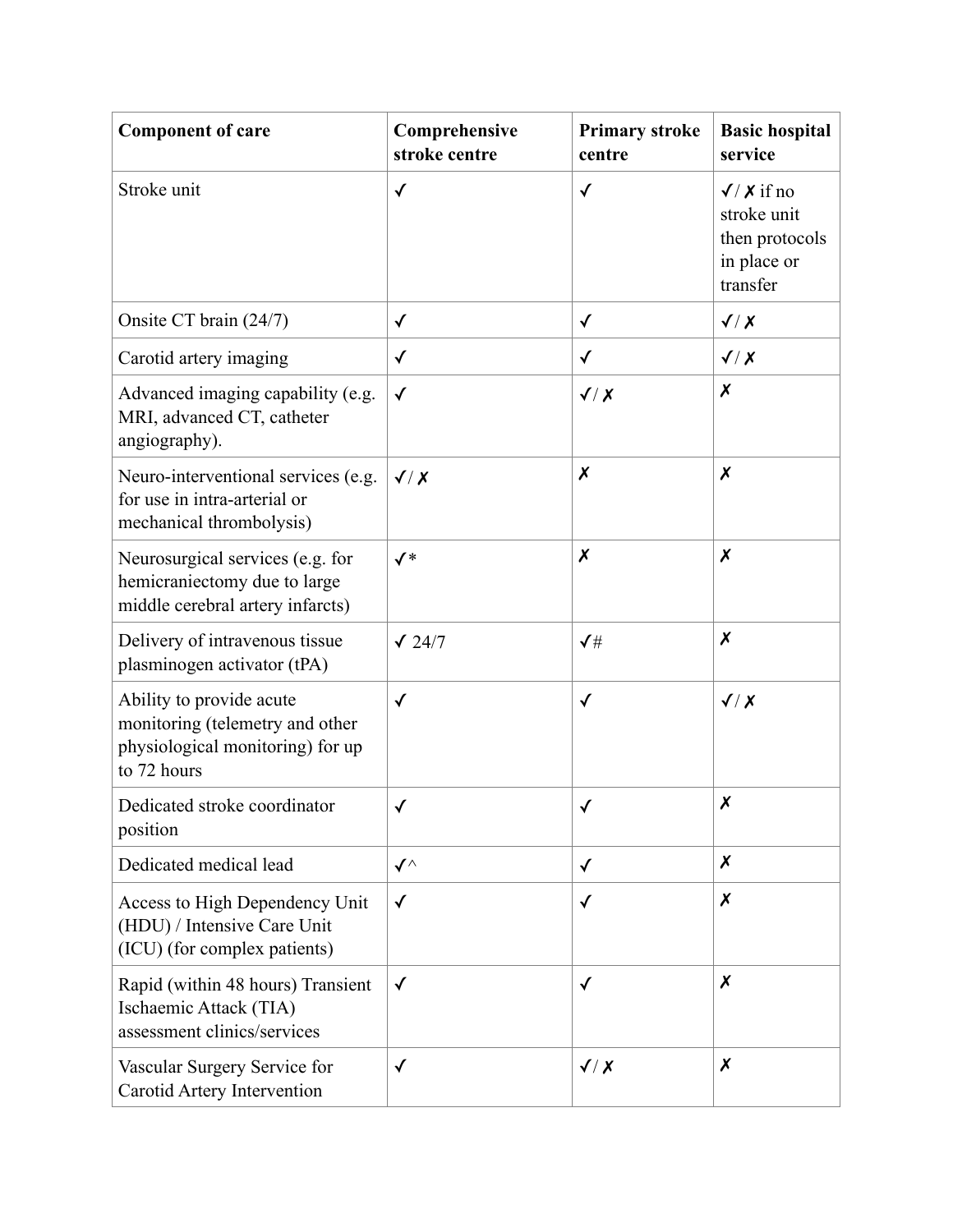| <b>Component of care</b>                                                                                                                                                                                                     | Comprehensive<br>stroke centre | <b>Primary stroke</b><br>centre | <b>Basic hospital</b><br>service |
|------------------------------------------------------------------------------------------------------------------------------------------------------------------------------------------------------------------------------|--------------------------------|---------------------------------|----------------------------------|
| Focus on early rehabilitation<br>(including strong integration and<br>access to specialist rehabilitation<br>services e.g. inpatient<br>rehabilitation or early supported<br>discharge services)                             | $\checkmark$                   | $\checkmark$                    | $\sqrt{X}$                       |
| Routine involvement of carers in<br>the rehabilitation process                                                                                                                                                               | $\checkmark$                   | $\checkmark$                    | $\sqrt{X}$                       |
| Routine use of guidelines, care<br>plans and Protocols                                                                                                                                                                       | $\checkmark$                   | $\checkmark$                    | $\sqrt{X}$                       |
| Regular audit and stroke specific<br>quality improvement activities                                                                                                                                                          | $\checkmark$                   | $\checkmark$                    | $\sqrt{X}$                       |
| Access and collaboration with<br>other specialist services<br>(cardiology, palliative care,<br>vascular)                                                                                                                     | $\checkmark$                   | $\sqrt{X}$                      | $\boldsymbol{x}$                 |
| Regional responsibility                                                                                                                                                                                                      | Commonly                       | Occasionally                    | $\boldsymbol{x}$                 |
| # If tPA not currently provided, services should have plan to develop or systems in place to<br>transfer appropriate patients<br>to service that offers tPA<br>* Or clear transfer arrangements to centres with this service |                                |                                 |                                  |

^ Dedicated medical lead who has primary focus on stroke (stroke centre director)

### **Table 5 Recommendations regarding the door-to-needle-time**2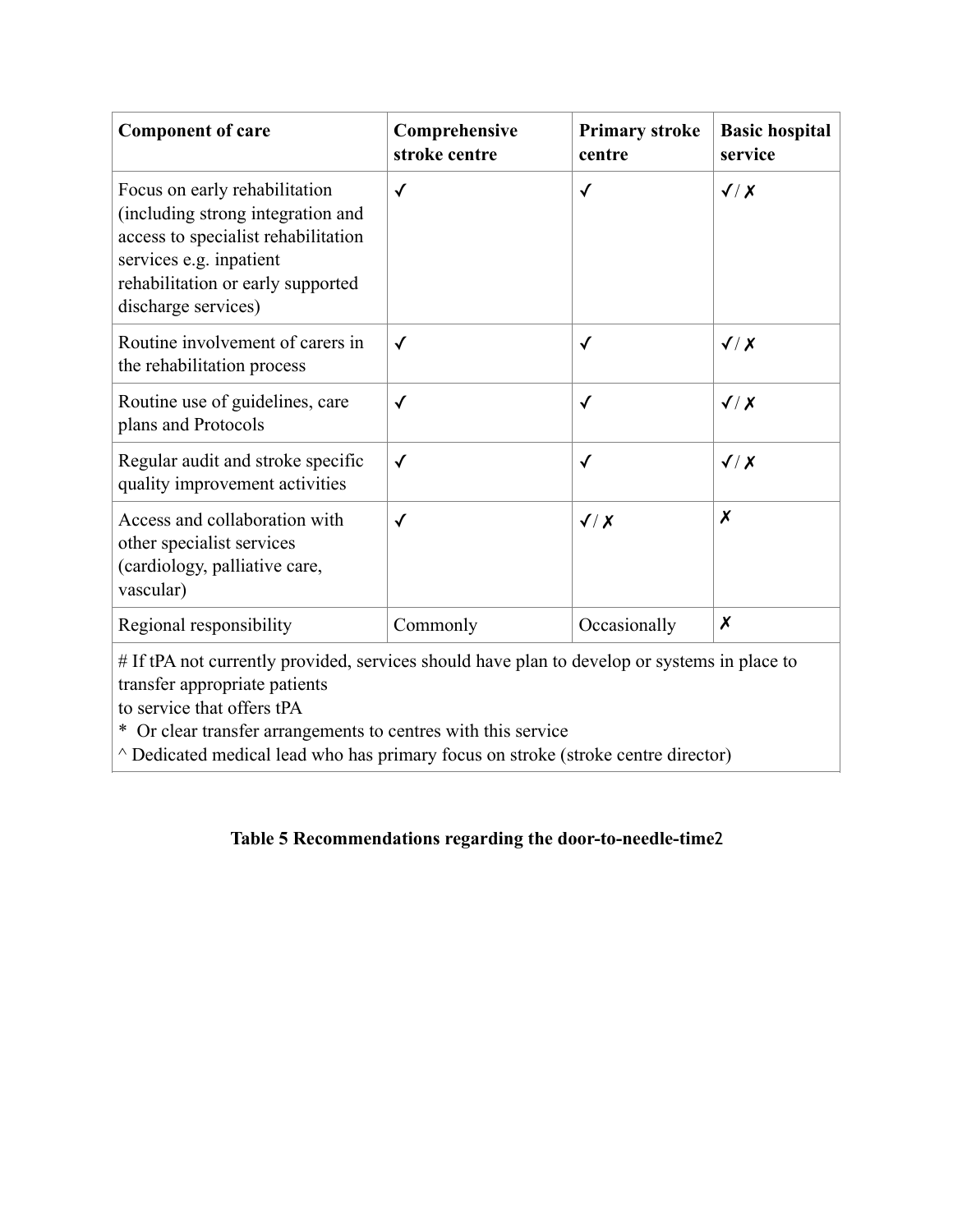| Action                                                          | <b>Time</b>       |  |
|-----------------------------------------------------------------|-------------------|--|
| Door to physician                                               | $\leq 10$ minutes |  |
| Door to stroke team                                             | $\leq$ 15 minutes |  |
| Door to CT initiation                                           | $\leq$ 25 minutes |  |
| Door to CT interpretation                                       | $\leq$ 45 minutes |  |
| Door to drug ( $\geq$ 80% compliance)                           | $\leq 60$ minutes |  |
| Door to stroke unit admission                                   | $\leq$ 3 hours    |  |
| CT indicates computed tomography; and ED, emergency department. |                   |  |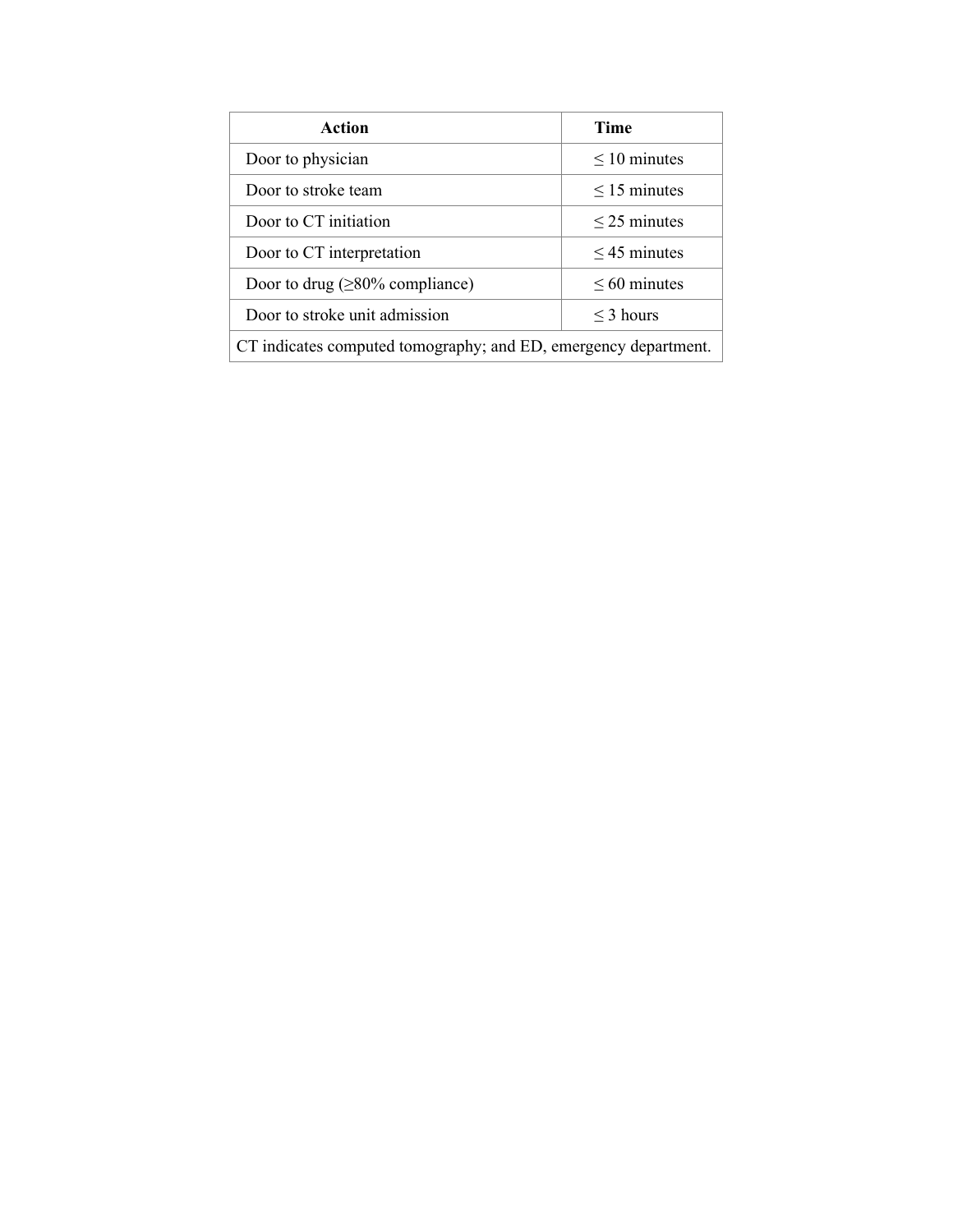| National   |                                                                              |
|------------|------------------------------------------------------------------------------|
| Institutes | <b>Tested Item Title</b><br><b>Responses and scores</b>                      |
|            | 1A Level of consciousness<br>0-Alert                                         |
| of Health  | 1—Drowsy                                                                     |
| Stroke     | 2-Obtunded                                                                   |
| Scale      | 3-Coma/unresponsive<br>1B Orientation questions (2) 0—Answers both correctly |
|            | 1-Answers 1 correctly                                                        |
| (NIHSS)    | 2-Answers neither correctly                                                  |
|            | 1C Response to commands (2)<br>0-Performs both tasks correctly               |
|            | 1-Performs 1 task correctly                                                  |
|            | 2—Performs neither                                                           |
|            | $\overline{2}$<br>0—Normal horizontal movements<br>Gaze                      |
|            | 1—Partial gaze palsy                                                         |
|            | 2-Complete gaze palsy<br>Visual fields<br>0-No visual field defect<br>3      |
|            | 1-Partial hemianopia                                                         |
|            | 2-Complete hemianopia                                                        |
|            | 3-Bilateral hemianopia                                                       |
|            | Facial movement 0-Normal<br>4                                                |
|            | 1-Minor facial weakness                                                      |
|            | 2-Partial facial weakness                                                    |
|            | 3-Complete unilateral palsy<br>5                                             |
|            | Motor function (arm)<br>a. Left                                              |
|            | 0-No drift<br>b. Right                                                       |
|            | 1-Drift before 5 seconds                                                     |
|            | 2-Falls before 10 seconds                                                    |
|            | 3-No effort against gravity                                                  |
|            | 4-No movement                                                                |
|            | Motor function (leg)<br>6<br>a. Left                                         |
|            | $0$ —No drift<br>b. Right                                                    |
|            | 1-Drift before 5 seconds                                                     |
|            | 2-Falls before 5 seconds                                                     |
|            | 3-No effort against gravity                                                  |
|            | 4-No movement                                                                |
|            | Limb ataxia<br>0-No ataxia<br>7                                              |
|            | 1—Ataxia in 1 limb<br>2-Ataxia in 2 limbs                                    |
|            | 8<br>Sensory 0—No sensory loss                                               |
|            | 1—Mild sensory loss                                                          |
|            | 2-Severe sensory loss                                                        |
|            | 0-Normal<br>9.<br>Language                                                   |
|            | 1-Mild aphasia                                                               |
|            | 2-Severe aphasia                                                             |
|            | 3—Mute or global aphasia                                                     |
|            | Articulation<br>0-Normal<br>10<br>1-Mild dysarthria                          |
|            | 2-Severe dysarthria                                                          |
|            | Extinction or inattention 0—Absent<br>11                                     |
|            | 1—Mild (loss 1 sensory modality lost)                                        |
|            | 2—Severe (loss 2 modalities lost)                                            |
|            |                                                                              |

# **Table 6 Neurological Score Scales**

 $\mathbf{I}$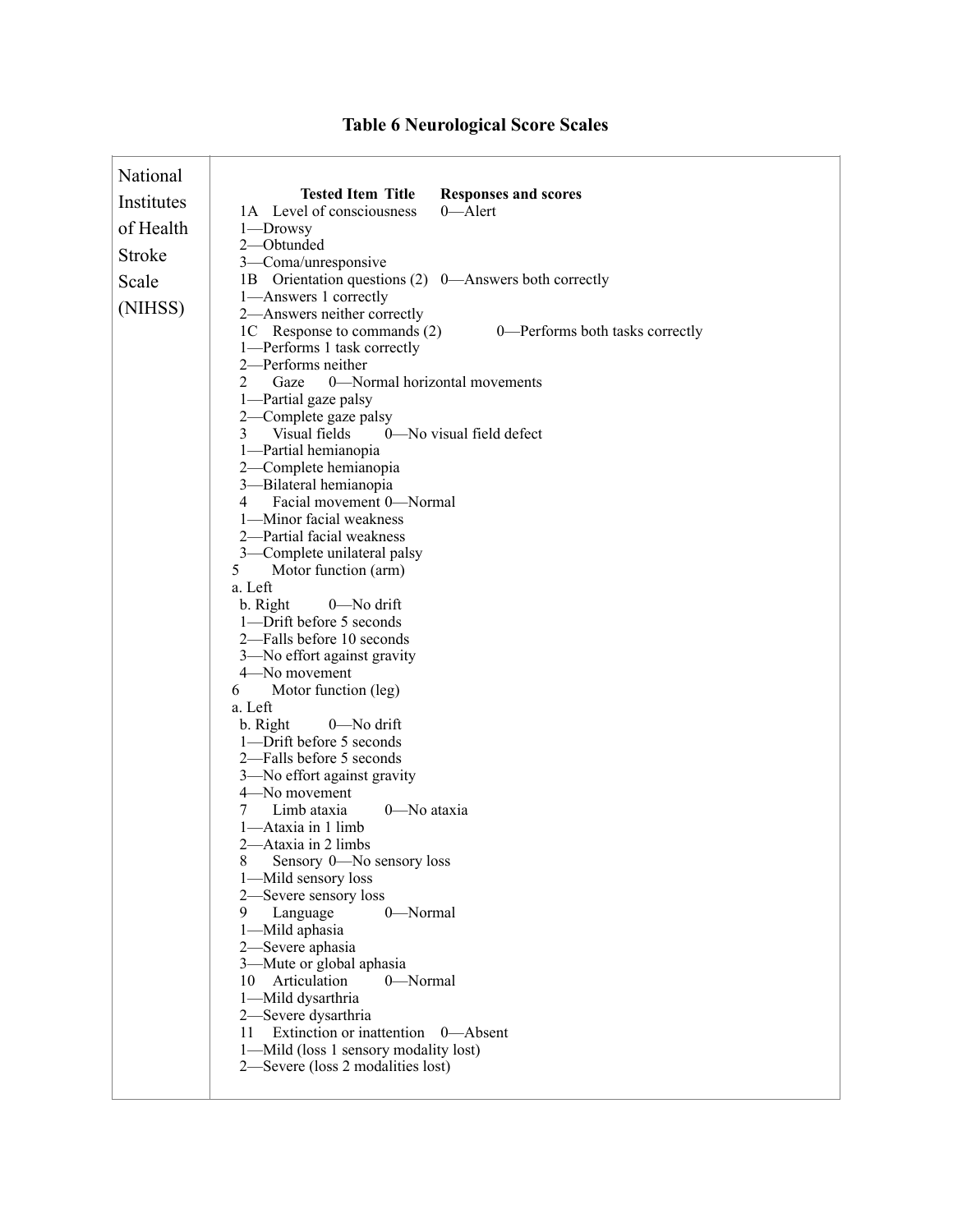| Face arm<br>speech test<br>(FAST)                     | The FAST test can act as a mnemonic to help detect and enhance responsiveness<br>to stroke patient needs.<br>Facial drooping: A section of the face, usually only on one side, that is<br>drooping and hard to move<br>Arm weakness: The inability to raise one's arm fully<br>Speech difficulties: An inability or difficulty to understand or produce speech<br>Time: If any of the symptoms above are showing, time is of the essence and<br>it's time to call the emergency services or go to the hospital. |
|-------------------------------------------------------|-----------------------------------------------------------------------------------------------------------------------------------------------------------------------------------------------------------------------------------------------------------------------------------------------------------------------------------------------------------------------------------------------------------------------------------------------------------------------------------------------------------------|
| Cincinnati<br>Pre-<br>hospital<br>Evaluation<br>scale | This scale was derived from a simplification of the 15-item NIHSS and evaluates<br>the presence or absence of facial palsy, asymmetric arm weakness, and speech<br>abnormalities in potential stroke patients. Items are scored as either normal or<br>abnormal-<br>$\bullet$<br>Facial droop<br>The patient shows teeth or smiles<br><b>Normal:</b> Both sides of face move equally<br><b>Abnormal:</b> One side of face does not move as well as the other.                                                   |
|                                                       | Arm Drift<br>The patient closes their eyes and extends both arms straight out for 10 seconds.<br>Normal: Both arms move the same, or both arms do not move at all.<br>Abnormal: One arm either does not move, or one arm drifts down<br>compared to the other.<br>Speech<br>The patient repeats some statement or simple, familiar saying.<br>Normal: The patient says correct words with no slurring of words.<br><b>Abnormal:</b> The patient slurs words, says the wrong words, or is unable<br>to speak.    |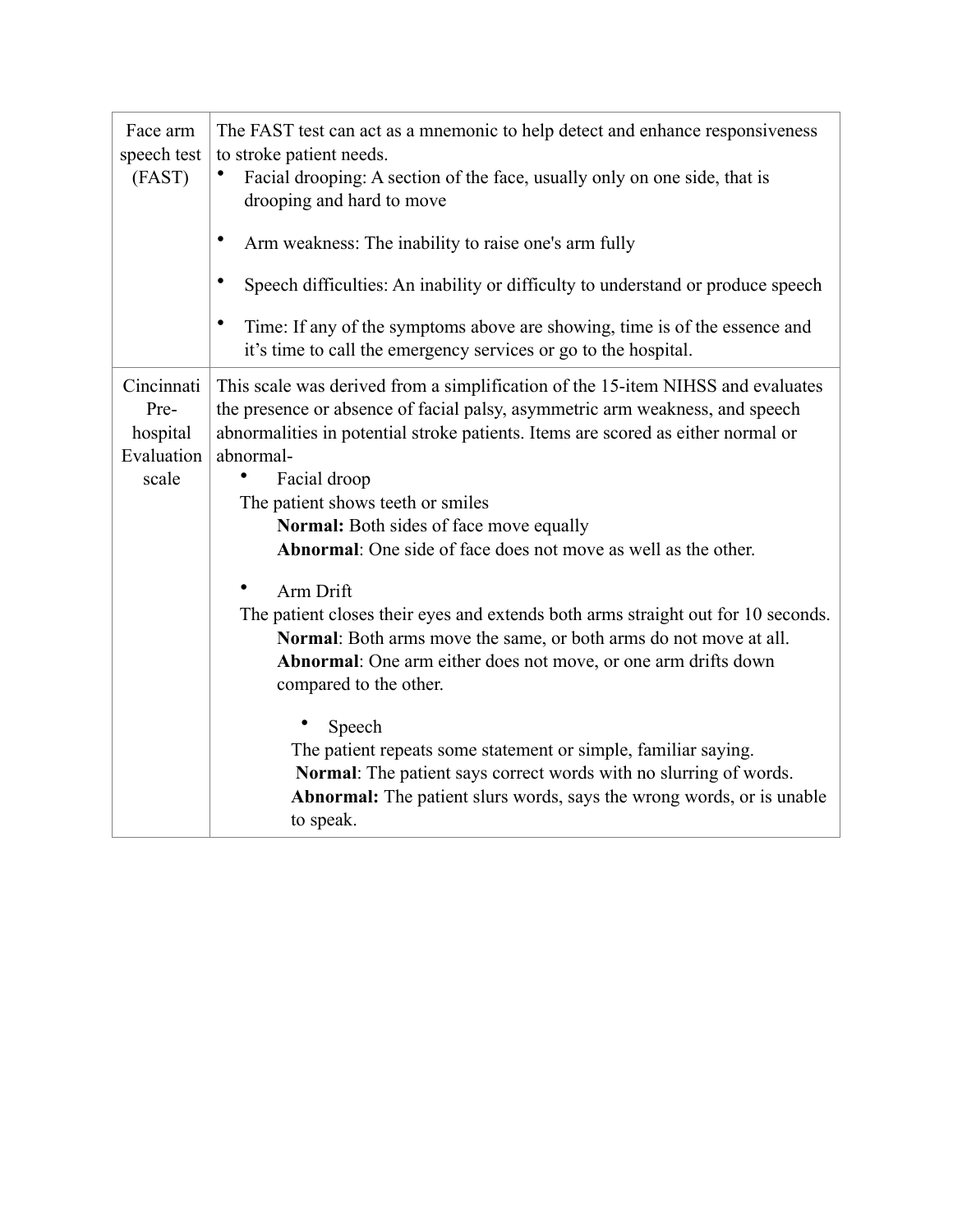| Los<br>Angeles<br>prehospital<br>stroke                                | The LAPSS is a longer instrument consisting of 4 history items, a blood<br>glucose measurement, and 3 examination items designed to detect<br>unilateral motor weakness (facial droop, hand grip, and arm strength).                                                                                                                                                                                           |
|------------------------------------------------------------------------|----------------------------------------------------------------------------------------------------------------------------------------------------------------------------------------------------------------------------------------------------------------------------------------------------------------------------------------------------------------------------------------------------------------|
| screen<br>(LAPSS)4                                                     | N <sub>0</sub><br>Yes<br>Age over 45<br>No prior history of seizure disorder<br>New onset of neurologic symptoms in the last 24 hours<br>Patient was ambulatory at baseline (prior to the event)?<br>Blood glucose between 60 and 400<br>Obvious asymmetry<br>Normal<br>Right Left<br><b>Facial Droop</b>                                                                                                      |
|                                                                        | Grip<br>Arm weakness<br>Yes<br>N <sub>0</sub><br>Based on exam, patient has only unilateral (and not bilateral) weakness<br>If yes (or unknown) to all items above LAPSS screening criteria met                                                                                                                                                                                                                |
| Rule out<br>stroke in<br>the<br>emergency<br>room<br>(ROSIER)<br>Scale | No(0)<br>Yes $(-1)$<br>Has there been loss of consciousness or syncope?<br>Has there been seizure activity?<br>Is there a new onset (or waking from sleep)?<br>Asymmetric facial weakness<br>Asymmetric arm weakness<br>Asymmetric leg weakness<br>Speech disturbance<br>Visual field defect<br>Stroke is likely if total score is $>0$<br>Scores of $\leq 0$ have low probability of stroke but not excluded. |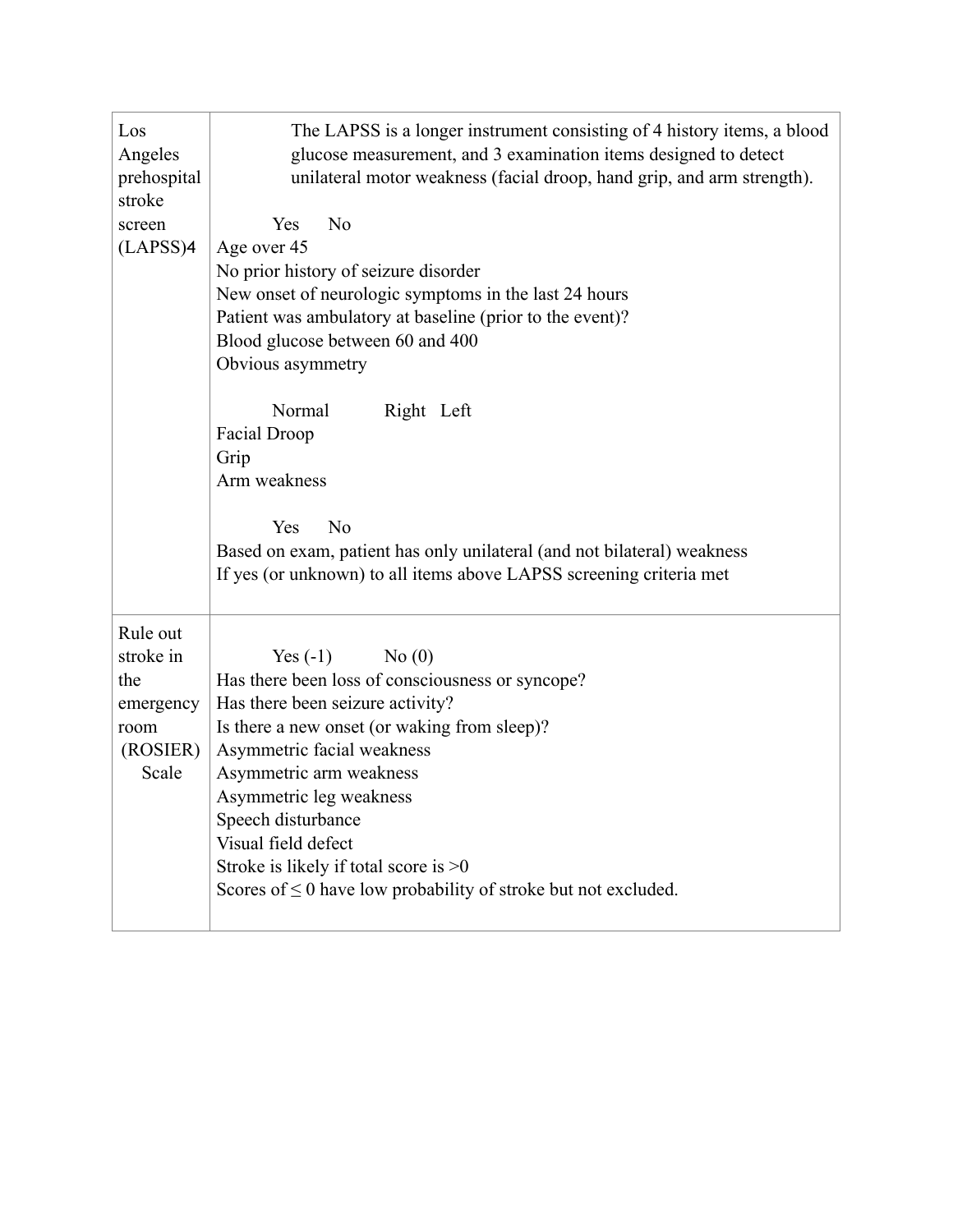| Do not initiate interventions for<br>hypertension unless directed by medical                                                                                                                                                                                  |
|---------------------------------------------------------------------------------------------------------------------------------------------------------------------------------------------------------------------------------------------------------------|
| command<br>Do not administer excessive IV fluids<br>٠<br>Do not administer dextrose-containing<br>fluids in non-hypoglycemic patients<br>Do not administer medications by mouth<br>(maintain NPO)<br>Do not delay transport for pre-hospital<br>interventions |
|                                                                                                                                                                                                                                                               |
| $\mathbf{1}$ at $\mathbf{1}$ the $\mathbf{1}$ the $\mathbf{1}$                                                                                                                                                                                                |

## **Table 7: Pre-hospital Evaluation and Management of Potential Stroke Patients**2

ABCs: airway, breathing, and circulation; IV: intravenous; NPO: nothing by mouth

| Psychogenic                                  | Lack of objective cranial nerve findings, neurological findings<br>in a nonvascular distribution, inconsistent examination |
|----------------------------------------------|----------------------------------------------------------------------------------------------------------------------------|
| Seizures                                     | History of seizures, witnessed seizure activity, postictal period                                                          |
| Hypoglycemia                                 | History of diabetes, low serum glucose, decreased level of<br>consciousness                                                |
| Migraine with aura<br>(complicated migraine) | History of similar events, preceding aura, headache                                                                        |
| Hypertensive<br>encephalopathy               | Headache, delirium, significant hypertension, cortical<br>blindness, cerebral edema, seizure                               |
| Wernicke's encephalopathy                    | History of alcohol abuse, ataxia, ophthalmoplegia, confusion                                                               |
| CNS abscess                                  | History of drug abuse, endocarditis, medical device implant<br>with fever                                                  |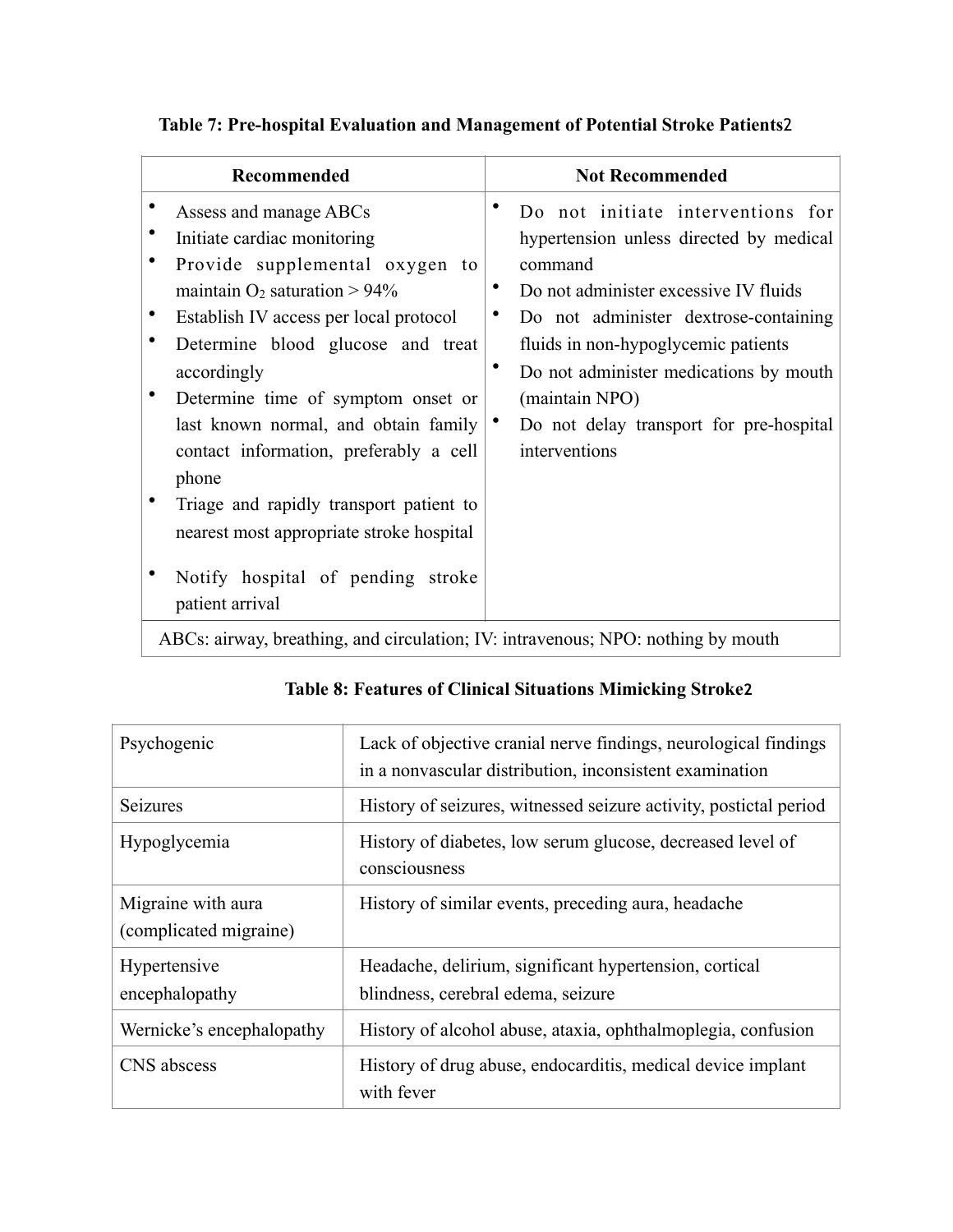| CNS tumor                   | Gradual progression of symptoms, other primary malignancy, |
|-----------------------------|------------------------------------------------------------|
|                             | seizure at onset                                           |
| Drug toxicity               | Lithium, phenytoin, carbamazepine                          |
| CNS: central nervous system |                                                            |

#### <span id="page-10-0"></span>**Table 9: Physical Examination for Patients Having Stroke[4](#page-34-3)**

- ABC (airway, breathing, circulation)
- **Temperature**
- Oxygen saturation
- Signs of head trauma (contusions)
- Seizure (tongue laceration)
- Carotid bruits- Presence of a neck bruit favours partial common carotid or vertebral artery occlusion. Facial pulses may be lost if there is an ipsilateral common carotid artery occlusion or even increased if there is an internal carotid artery occlusion.
- Peripheral pulses- Absent pulses (lower extremity, radial or carotid) favours a diagnosis of atherosclerosis with thrombosis, though a sudden-onset cold, cyanosed limb suggests embolism. An occlusion of the common carotid may be picked up by the absence of a carotid pulse.
- Cardiac auscultation- Cardiac findings such as atrial fibrillation, murmurs and cardiomegaly may indicate a cardioembolic source.
- Evidence of petechiae, purpura or jaundice
- Fundoscopic examination may reveal cholesterol crystals, white intravascular occlusions (fibrin-platelet embolus), or red clot emboli.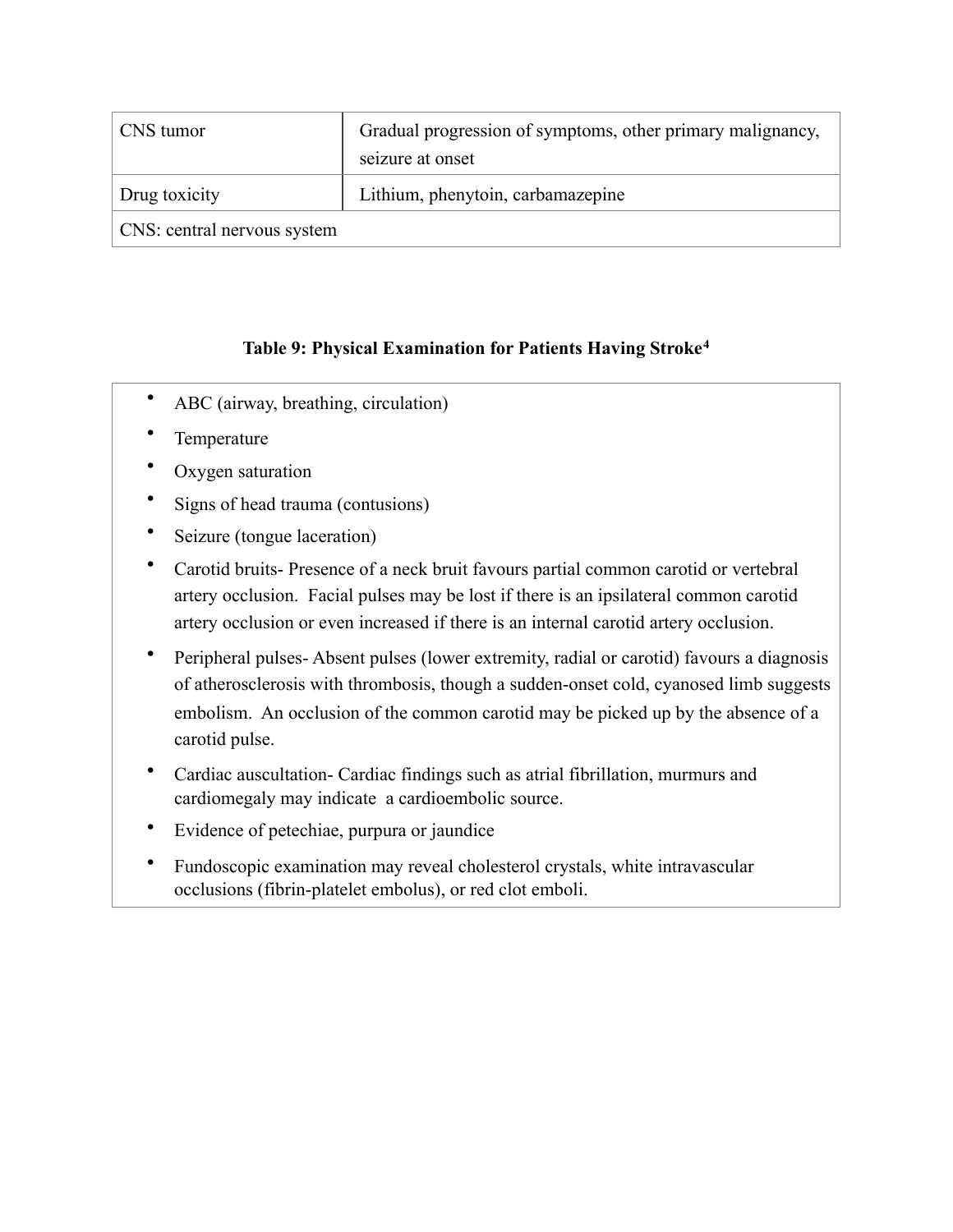## **Table 10: Immediate Diagnostic Studies: Evaluation of a Patient With Suspected Acute Ischemic Stroke**2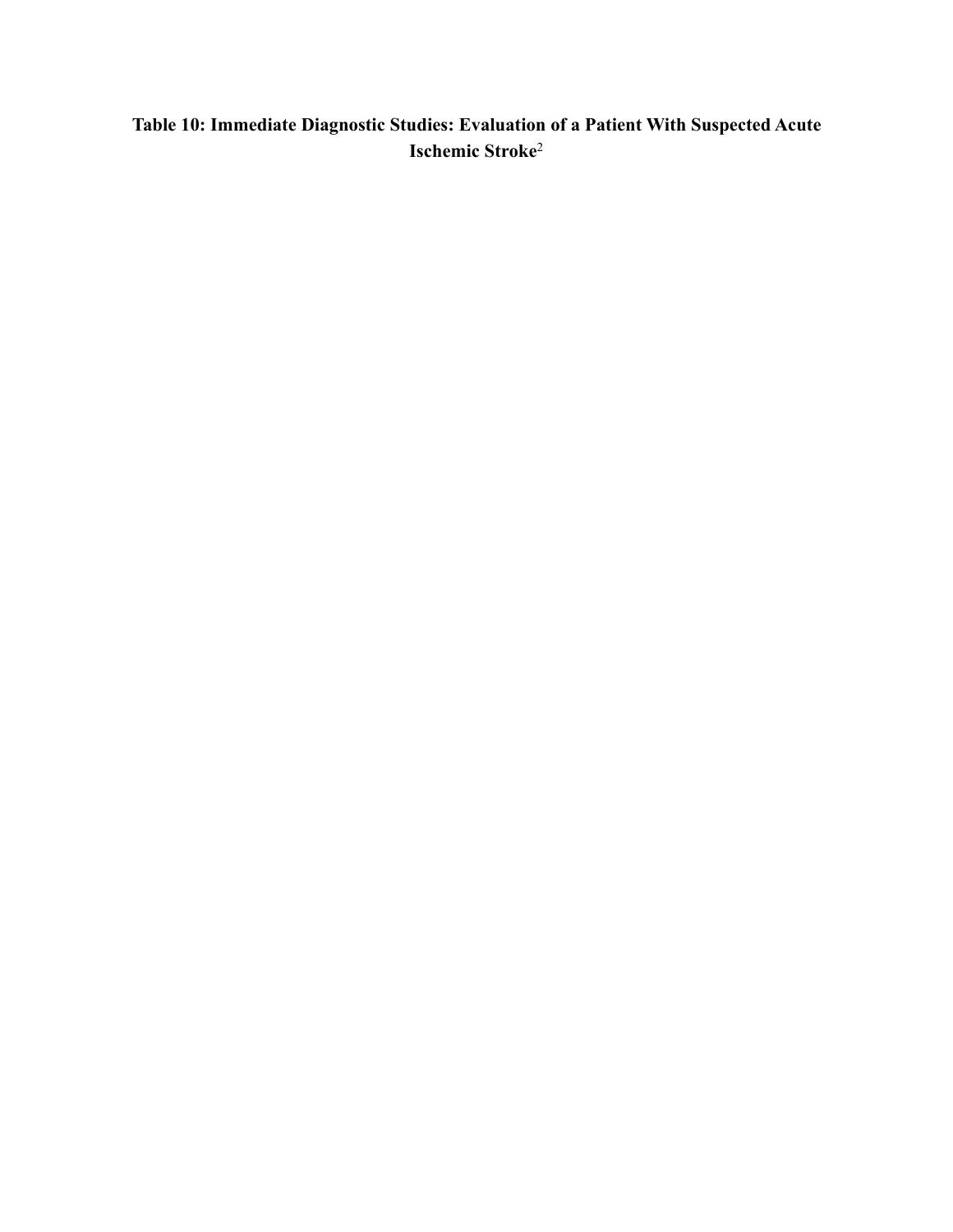#### **All Patients**

- Noncontrast brain CT or brain MRI
- Blood glucose
- Oxygen saturation
- Serum electrolytes/renal function tests
- Complete blood count, including platelet count
- Markers of cardiac ischemia
- BT, CT, Prothrombin time/INR
- Activated partial thromboplastin time
- ECG

#### **Selected Patients**

- TT and/or ECT if it is suspected the patient is taking direct thrombin inhibitors or direct factor Xa inhibitors
- Hepatic function tests
- Toxicology screen
- Blood alcohol level
- Pregnancy test
- Arterial blood gas test (if hypoxia is suspected)
- Chest radiography (if lung disease is suspected)
- Lumbar puncture (if subarachnoid hemorrhage is suspected and CT scan is negative for blood
- Electroencephalogram (if seizures are suspected)

CT: Computed tomography; ECG- electrocardiogram; ECT- ecarin clotting time; INR-International normalized ratio; MRI- Magnetic resonance imaging and TT, thrombin time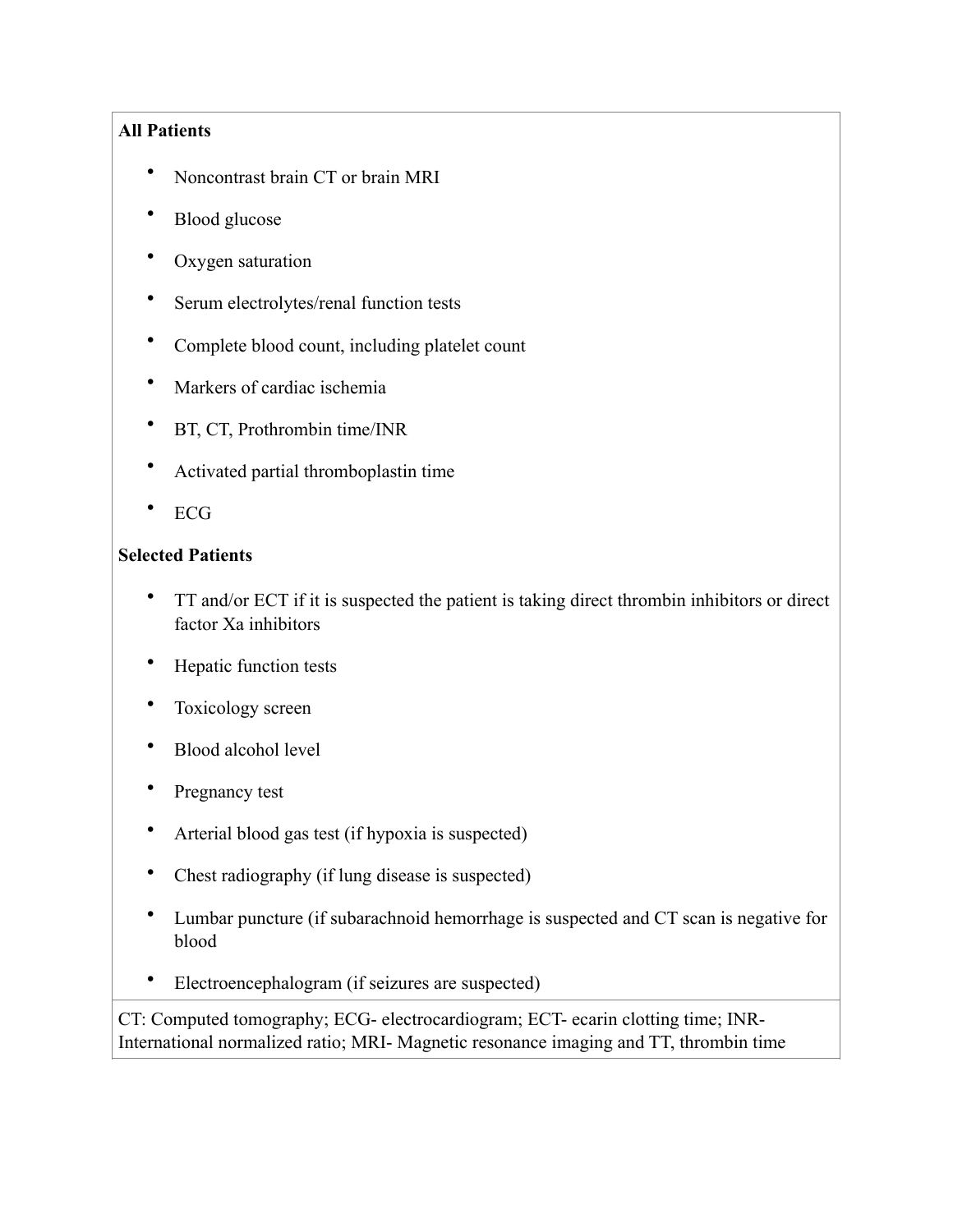<span id="page-13-0"></span>**Table 11 Comparison of Various Brain Imaging Technique[s5](#page-34-4)**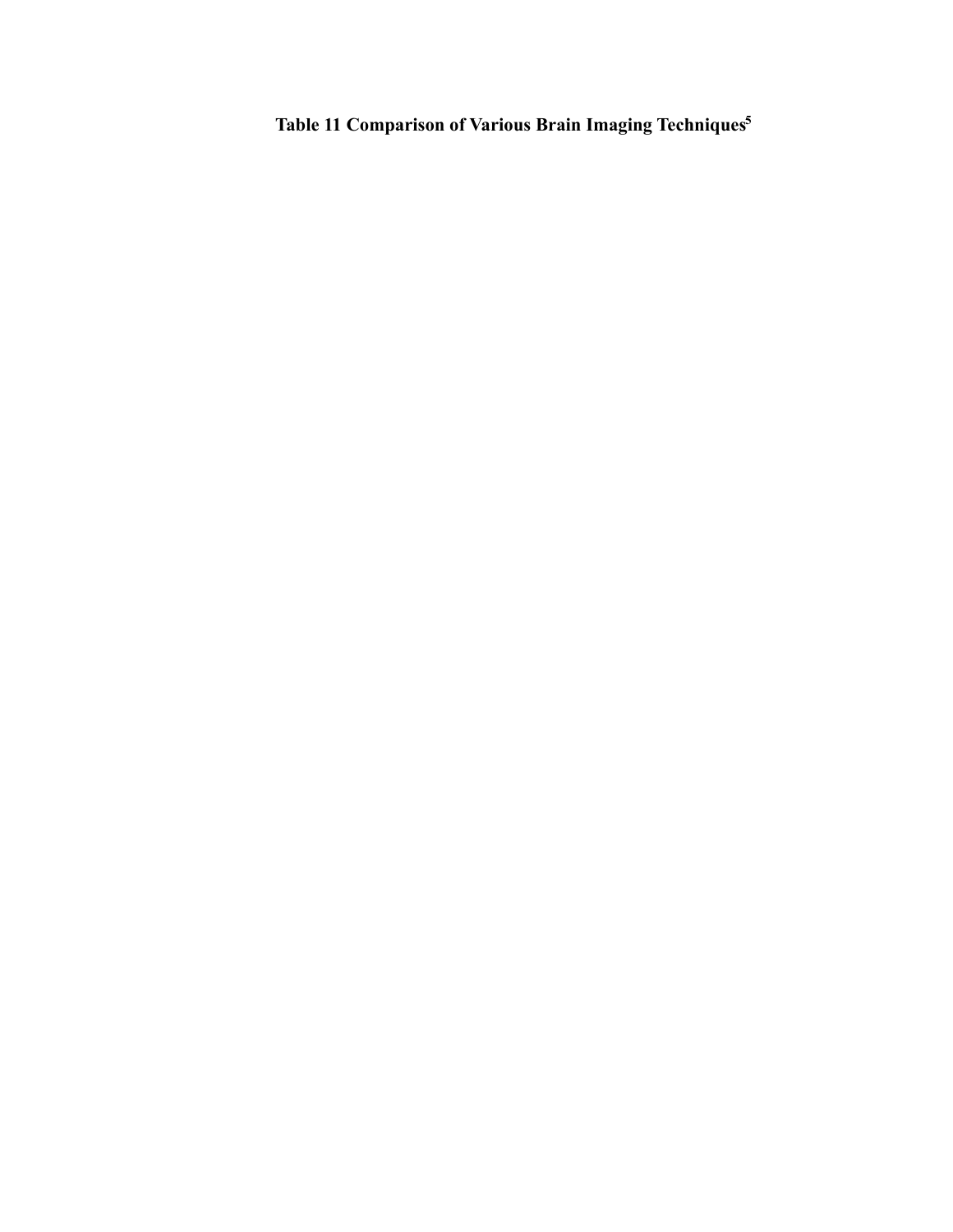| Imaging<br>Technique | <b>Advantages</b>                                                                                                                                                                       | <b>Disadvantages</b>                                                                                                                                                                                                                                                                                                             |
|----------------------|-----------------------------------------------------------------------------------------------------------------------------------------------------------------------------------------|----------------------------------------------------------------------------------------------------------------------------------------------------------------------------------------------------------------------------------------------------------------------------------------------------------------------------------|
| CT                   |                                                                                                                                                                                         |                                                                                                                                                                                                                                                                                                                                  |
| Non-contrast CT      | Widely available, cheap,<br>quick, easy to perform and<br>well tolerated<br>Information on early signs<br>of ischaemia<br>Exclusion of other stroke<br>mimics<br>Identifies ICH and SAH | Provides solely structural not<br>physiological information and<br>cannot reliably differentiate between<br>irreversibly damaged brain tissue<br>from penumbral tissue.<br>Cannot detect petechial<br>haemorrhages<br>Insensitive for detection of small<br>cortical or subcortical infarct<br>especially in the posterior fossa |
| Multimodal CT        | Less time consuming than<br>multimodal MRI                                                                                                                                              |                                                                                                                                                                                                                                                                                                                                  |
| CT perfusion         | ٠<br>Provides information about<br>the penumbra and infarct<br>core                                                                                                                     |                                                                                                                                                                                                                                                                                                                                  |
| CT angiogram         | ٠<br>Location and extent of<br>arterial occlusion or stenosis<br>and dissection                                                                                                         | $\bullet$<br>CT angiography and CT perfusion<br>may expose patients to additional                                                                                                                                                                                                                                                |
| CT venogram          | ٠<br>Detection of cerebral<br>venous thrombosis                                                                                                                                         | radiation and intravenous contrast<br>agent.                                                                                                                                                                                                                                                                                     |
| <b>MRI</b>           | ٠<br>More accurate in<br>demonstrating posterior<br>circulation stroke                                                                                                                  | Takes longer to perform than CT<br>Not widely available and expensive                                                                                                                                                                                                                                                            |
| Multimodal MRI       |                                                                                                                                                                                         | ٠<br>Contraindicated in patients with<br>pacemakers, defibrillator and metal<br>implants.                                                                                                                                                                                                                                        |
|                      | ٠<br>Location, age and extent of<br>acute ischaemia                                                                                                                                     |                                                                                                                                                                                                                                                                                                                                  |
| <b>DWI</b>           | ٠<br>DWI can detect cortical and<br>subcortical lesions                                                                                                                                 |                                                                                                                                                                                                                                                                                                                                  |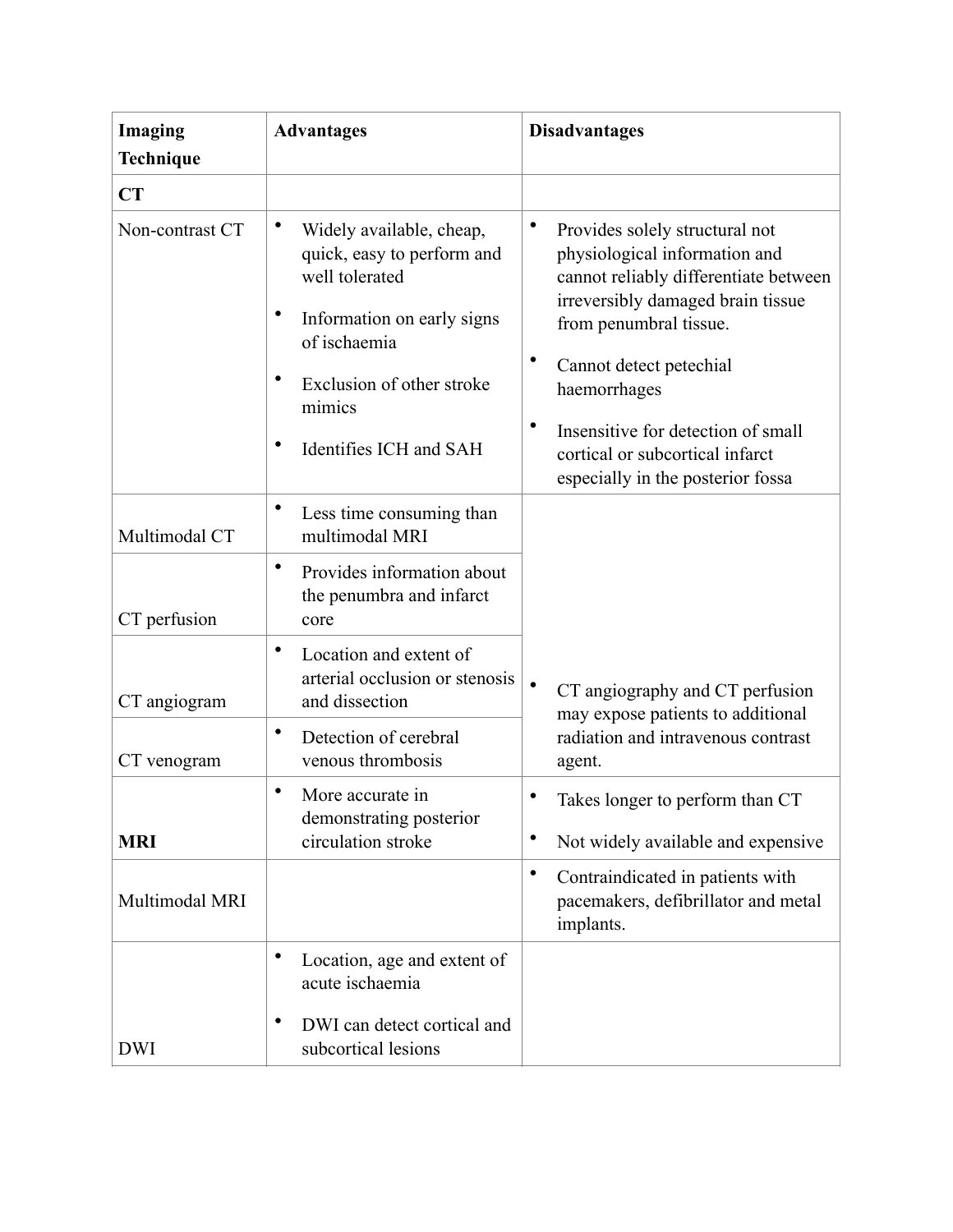| <b>PWI</b>                                                                                                                                                                                                                     | Location and extent of the<br>hypoperfused area                              |  |  |  |  |
|--------------------------------------------------------------------------------------------------------------------------------------------------------------------------------------------------------------------------------|------------------------------------------------------------------------------|--|--|--|--|
|                                                                                                                                                                                                                                | Exclusion of other stroke<br>mimics                                          |  |  |  |  |
| $T_2$ -/FLAIR images                                                                                                                                                                                                           | Information on brain<br>parenchyma                                           |  |  |  |  |
|                                                                                                                                                                                                                                | $\bullet$<br>Exclusion of intracranial<br>haemorrhages                       |  |  |  |  |
| $T_2^*$ -weighted<br>images                                                                                                                                                                                                    | $\bullet$<br>can detect small<br>haemosiderin deposits not<br>apparent on CT |  |  |  |  |
| <b>MRA</b>                                                                                                                                                                                                                     | Location and extent of<br>arterial occlusion/stenosis<br>and dissection      |  |  |  |  |
| <b>MRV</b>                                                                                                                                                                                                                     | Detection of cerebral<br>٠<br>venous thrombosis                              |  |  |  |  |
| $DWI =$ diffusion-weighted imaging; $ICH =$ intracerebral haemorrhage; $PWI =$ perfusion-<br>weighted imaging; $MRA$ = magnetic resonance angiography; $MRV$ = magnetic resonance<br>venogram; SAH = subarachnoid haemorrhage. |                                                                              |  |  |  |  |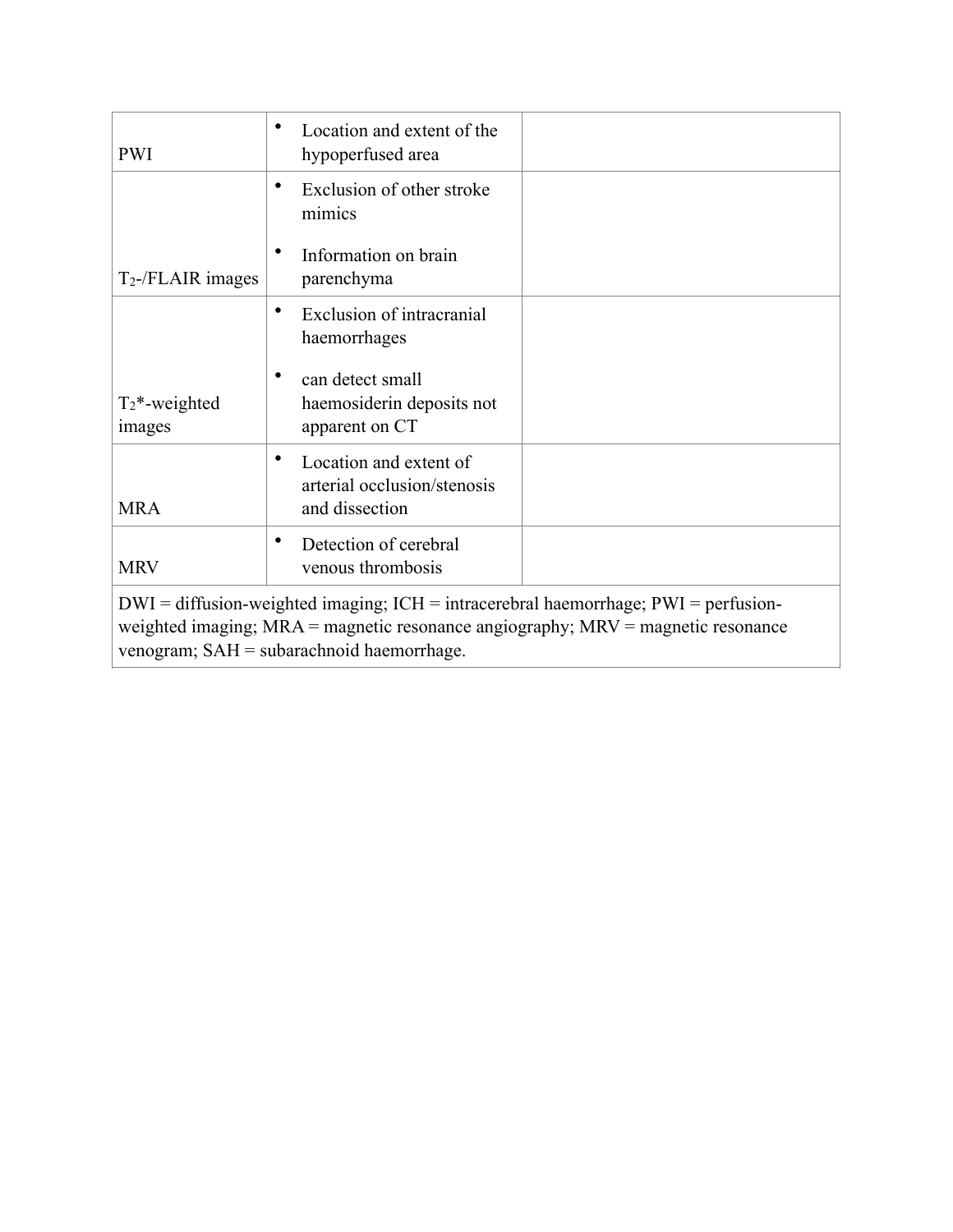|                                                                                                           |                                           | HR $(95\%CI)$                                            | Score          |  |  |  |
|-----------------------------------------------------------------------------------------------------------|-------------------------------------------|----------------------------------------------------------|----------------|--|--|--|
| Age                                                                                                       | $\geq 60$ years                           | 2.6 $(0.7 \text{ to } 8.8)$                              |                |  |  |  |
| Blood pressure                                                                                            | $SBP > 140$ systolic<br>and/or $DBP > 90$ | $9.6(2.2 \text{ to } 42)$                                |                |  |  |  |
| Clinical features                                                                                         | Unilateral weakness<br>Speech disturbance | $6.6$ (1.5 to 28)<br>2.6 $(0.5 \text{ to } 14)$          | 2              |  |  |  |
| Duration of<br><b>Symptoms</b>                                                                            | $>60$ mins<br>$>$ 10-59 mins              | 6.2 $(1.4 \text{ to } 27)$<br>3.1 $(0.6 \text{ to } 15)$ | $\overline{2}$ |  |  |  |
| <b>Diabetes</b>                                                                                           | Present                                   |                                                          |                |  |  |  |
| CI: confidence interval; DBP: diastolic blood pressure; HR: hazard ratio; SBP: systolic blood<br>pressure |                                           |                                                          |                |  |  |  |

<span id="page-16-0"></span>**Table 12 ABCD2 Scoring System for the Evaluation of Transient Ischemic Attac[k6](#page-34-5)**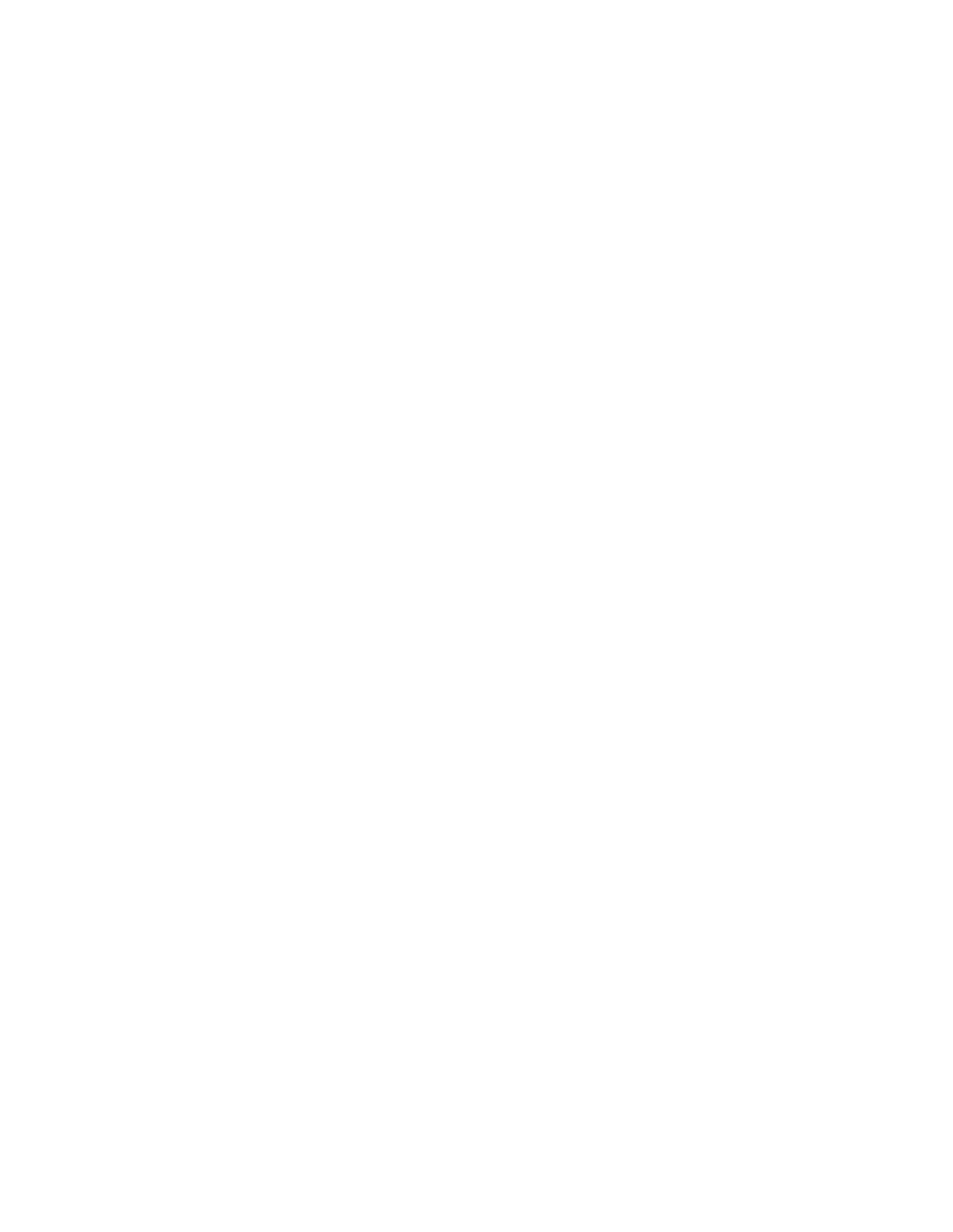### <span id="page-18-0"></span>**Table 13: Use of Anti-hypertensives in Patients Having Stroke[7](#page-34-6)**

- Patient otherwise eligible for acute reperfusion therapy except that BP is  $>185/110$  mm Hg:
	- Labetalol 10–20 mg IV over 1–2 minutes, may repeat 1 time; or
	- Nicardipine 5 mg/h IV, titrate up by 2.5 mg/h every 5–15 minutes, maximum 15 mg/h; when desired BP reached, adjust to maintain proper BP limits; or
	- Other agents (hydralazine, enalaprilat, etc) may be considered when appropriate
- If BP is not maintained at or below 185/110 mm Hg, do not administer rtPA
- Management of BP during and after rtPA or other acute reperfusion therapy to maintain BP at or below 180/105 mm Hg:
	- Monitor BP every 15 minutes for 2 hours from the start of rtPA therapy, then every 30 minutes for 6 hours, and then every hour for 16 hours
- If systolic BP >180–230 mm Hg or diastolic BP >105–120 mm Hg:
	- Labetalol 10 mg IV followed by continuous IV infusion 2–8 mg/min; or
	- Nicardipine 5 mg/h IV, titrate up to desired effect by 2.5 mg/h every 5–15 minutes, maximum 15 mg/h
- If BP is not controlled or diastolic BP >140 mm Hg, consider IV sodium Nitroprusside

BP: blood pressure, IV: intravenous, rtPA: recombinant tissue type plasminogen activator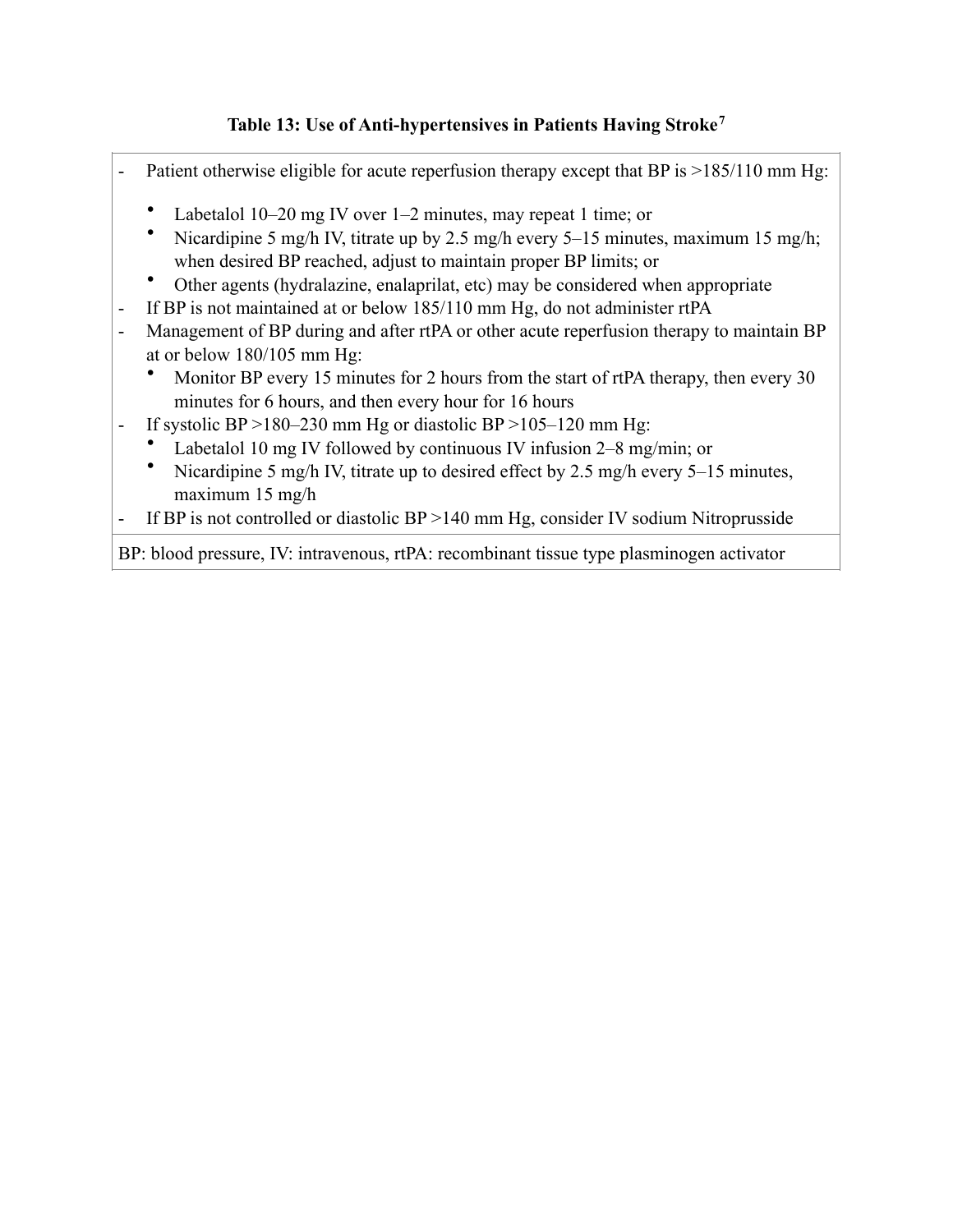| <b>Trial</b><br>(Year)               | tPA<br><b>Dose</b> | <b>Time</b><br>Wind<br>OW,<br>hours | Outcome<br><b>Measures</b>                                                                                                                                                           | Num<br>ber of<br>Patie<br>nts | <b>Results</b>                                                                                                                                                                                                                                    | <b>Notes</b>                                                                                                                     |
|--------------------------------------|--------------------|-------------------------------------|--------------------------------------------------------------------------------------------------------------------------------------------------------------------------------------|-------------------------------|---------------------------------------------------------------------------------------------------------------------------------------------------------------------------------------------------------------------------------------------------|----------------------------------------------------------------------------------------------------------------------------------|
| <b>ECASS I</b><br>(1995)             | $1.1$ mg/<br>kg    | $\leq 6$                            | Barthel index and<br>mRS at 90 days                                                                                                                                                  | 620                           | No significant difference in<br>ITT analysis. Significant<br>increase in large ICH in tPA<br>group.                                                                                                                                               | High rate of<br>protocol violations<br>$(17.4\% \text{ of patients})$                                                            |
| <b>NINDS</b><br>tPA Trial<br>(1995)  | $0.9$ mg/<br>kg    | $\leq$ 3                            | Part 1-<br>improvement in<br>NIHSS by $\geq$ 4<br>points or resolution<br>of symptoms<br>within 24 hours of<br>onset Part 2-<br>Barthel index,<br>mRS, GCS, and<br>NIHSS at 3 months | 624                           | Part 1-no significant<br>difference between placebo<br>and tPA Part 2-significant<br>improvement in BI, mRS,<br>GCS, and NIHSS for tPA<br>group $6.4\%$ vs $0.6\%$ rate of<br>symptomatic ICH in tPA vs<br>placebo. No difference in<br>mortality | First trial<br>demonstrating the<br>efficacy of IV tPA<br>in improving<br>neurologic<br>outcome                                  |
| <b>ECASS II</b><br>(1998)            | $0.9$ mg/<br>kg    | $\leq 6$                            | Favorable outcome<br>$(mRS 0 or 1)$ at 90<br>days                                                                                                                                    | 800                           | Stratified analyses of<br>primary and secondary<br>outcomes: no significant<br>difference between IV tPA<br>vs placebo in the 3-6-hour<br>time window                                                                                             | Treatment effect<br>attenuated since the<br>median NIHSS was<br>11 compared to 14<br>in NINDS trial                              |
| <b>ATLANTI</b><br>S-part B<br>(1999) | $0.9$ mg/<br>kg    | $3 - 5$                             | Excellent<br>neurologic<br>recovery (NIHSS<br>0-1) at 90 days                                                                                                                        | 613                           | No significant difference<br>between tPA and placebo                                                                                                                                                                                              | Study stopped early<br>due to slow<br>recruitment.<br>Almost 80% of<br>patients were<br>enrolled in the 4 to<br>5 hours interval |
| <b>ECASS</b><br>III (2008)           | $0.9$ mg/<br>kg    | $3 - 4.5$                           | Favorable outcome<br>$(mRS 0-1)$ at 90<br>days                                                                                                                                       | 821                           | tPA group had significant<br>likelihood of favorable<br>outcome (OR 1.42<br>$[1.02-1.98]$ ). Significantly<br>higher rate of sICH in tPA<br>group but no difference in<br>mortality                                                               | Strength:<br>enrollment was<br>spread evenly over<br>time window, large<br>sample size                                           |
| $IST-3$<br>(2012)                    | $0.9$ mg/<br>kg    | $\leq 6$                            | Alive and<br>independent (OHS<br>$0-2$ ) at 6 months                                                                                                                                 | 3035                          | No significant difference in<br>primary outcome                                                                                                                                                                                                   | Demonstrated<br>possible benefit<br>and safety of tPA in<br>patients age > 80<br>years                                           |

#### **Table 14 Summary of Major Clinical Trials with Intravenous Tissue Plasminogen Activator**

ITT, intention to treat; mRS, modified Rankin scale; NIHSS, National Institute of Health Stroke Scale; GCS, Glasgow Coma Scale; OHS, Oxford Handicap Score; IST-3, third International Stroke Trial; BI, Barthel index; tPA, tissue-type plasminogen activator; ECASS-III, European Cooperative Acute Stroke Study III; NINDS, National Institute of Neurological Disorders and Stroke; ATLANTIS, Alteplase ThromboLysis for Acute Noninterventional Therapy in Ischemic Stroke; OR, odds ratio; sICH, symptomatic intracerebral hemorrhage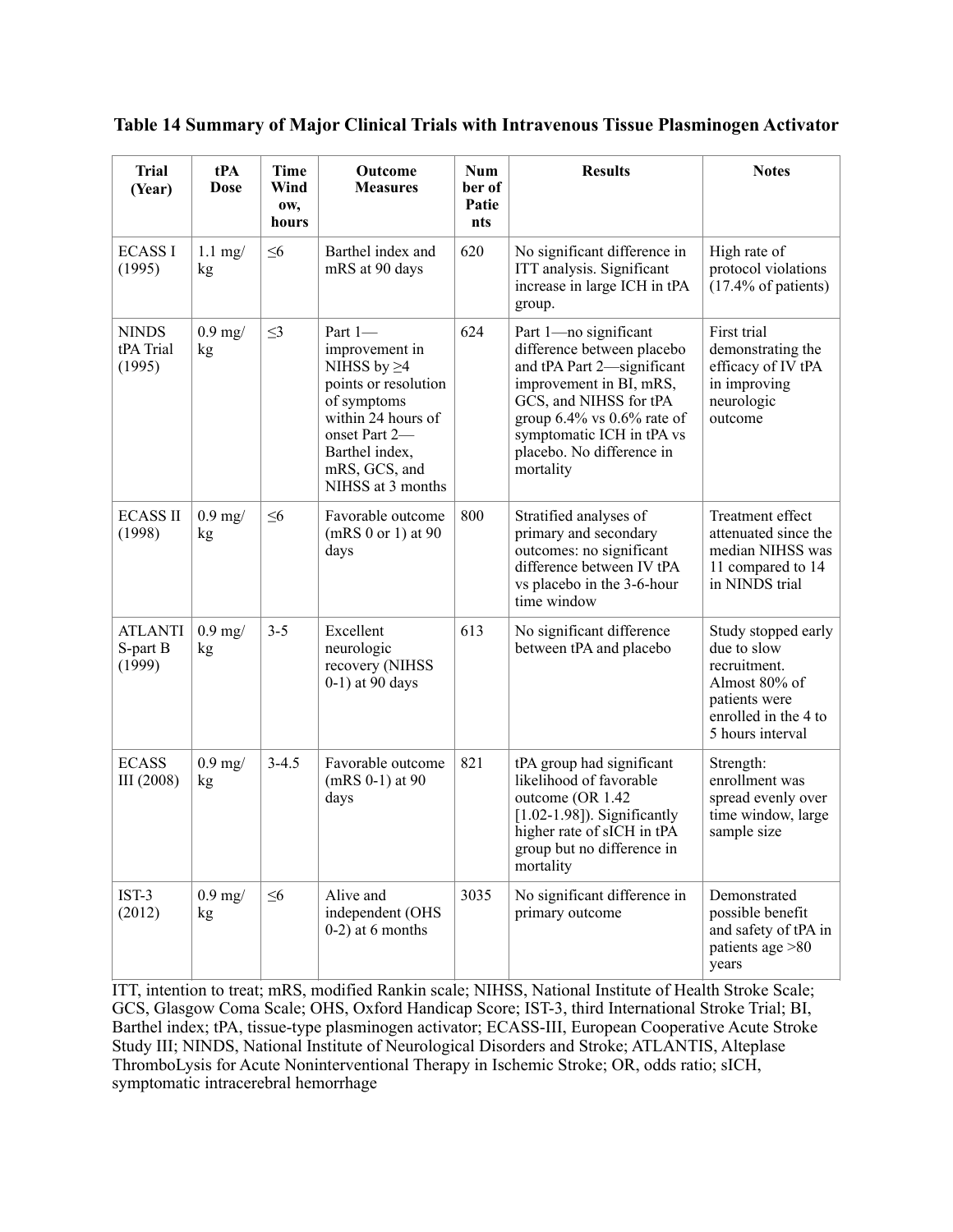#### **Table 15: Patient Eligibility Criteria for Being Treated with Intravenous Recombinant Tissue Plasminogen Activator2**

| <b>Inclusion criteria</b>                                                                                                                                                                                                                                                                                                                                | <b>Exclusion criteria</b>                                                                                                                                                                                                                                                                                                                                                                                                                                                                                                                                                                                                                                                                                                                                                                                                                                                                                                                                                                                                                                                                                                                    | Relative exclusion criteria                                                                                                                                                                                                                                                                                                                                                                                                                                                                                                                                                                                                                                                                                                                                        |  |  |  |  |
|----------------------------------------------------------------------------------------------------------------------------------------------------------------------------------------------------------------------------------------------------------------------------------------------------------------------------------------------------------|----------------------------------------------------------------------------------------------------------------------------------------------------------------------------------------------------------------------------------------------------------------------------------------------------------------------------------------------------------------------------------------------------------------------------------------------------------------------------------------------------------------------------------------------------------------------------------------------------------------------------------------------------------------------------------------------------------------------------------------------------------------------------------------------------------------------------------------------------------------------------------------------------------------------------------------------------------------------------------------------------------------------------------------------------------------------------------------------------------------------------------------------|--------------------------------------------------------------------------------------------------------------------------------------------------------------------------------------------------------------------------------------------------------------------------------------------------------------------------------------------------------------------------------------------------------------------------------------------------------------------------------------------------------------------------------------------------------------------------------------------------------------------------------------------------------------------------------------------------------------------------------------------------------------------|--|--|--|--|
| Diagnosis of<br>ischemic stroke<br>causing measurable<br>neurological deficit<br>Onset of symptoms<br><3 hours before<br>beginning treatment<br>Aged $\geq$ 18 years                                                                                                                                                                                     | Significant head trauma or prior stroke in previous<br>3 months<br>Symptoms suggest subarachnoid hemorrhage<br>Arterial puncture at noncompressible site in<br>previous 7 days<br>History of previous intracranial hemorrhage<br>Intracranial neoplasm, arteriovenous malformation,<br>or aneurysm<br>Recent intracranial or intraspinal surgery<br>Elevated blood pressure (systolic >185 mm Hg or<br>diastolic >110 mm Hg)<br>Active internal bleeding<br>Acute bleeding diathesis, including but not limited<br>to<br>Platelet count <100 000/mm <sup>3</sup><br>Heparin received within 48 hours, resulting in<br>abnormally elevated aPTT greater than the<br>upper limit of normal<br>Current use of anticoagulant with $INR > 1.7$ or<br>$PT > 15$ seconds<br>Current use of direct thrombin inhibitors or<br>direct factor Xa inhibitors with elevated<br>sensitive laboratory tests (such as aPTT, INR,<br>platelet count, and ECT; TT; or appropriate<br>factor Xa activity assays)<br>Blood glucose concentration <50 mg/dL (2.7 mmol/<br>L)<br>CT demonstrates multilobar infarction (hypodensity<br>$>1/3$ cerebral hemisphere) | Recent experience suggests that<br>under some circumstances-with<br>careful consideration and weighting<br>of risk to benefit-patients may<br>receive fibrinolytic therapy despite 1<br>or more relative contraindications.<br>Consider risk to benefit of IV rtPA<br>administration carefully if any of<br>these relative contraindications are<br>present:<br>Only minor or rapidly<br>improving stroke symptoms<br>(clearing spontaneously)<br>Pregnancy<br>Seizure at onset with postictal<br>residual neurological<br>impairments<br>Major surgery or serious<br>trauma within previous 14 days<br>Recent gastrointestinal or<br>urinary tract hemorrhage<br>(within previous 21 days)<br>Recent acute myocardial<br>infarction (within previous 3<br>months) |  |  |  |  |
| Onset of symptoms<br>within 3 to 4.5 hours<br>before beginning<br>treatment                                                                                                                                                                                                                                                                              | Same as above-                                                                                                                                                                                                                                                                                                                                                                                                                                                                                                                                                                                                                                                                                                                                                                                                                                                                                                                                                                                                                                                                                                                               | Same as above with additional<br>exclusion criteria as follow:<br>Aged >80 years<br>Severe stroke (NIHSS>25)<br>Taking an oral anticoagulant<br>regardless of INR<br>History of both diabetes and prior<br>ischemic stroke                                                                                                                                                                                                                                                                                                                                                                                                                                                                                                                                         |  |  |  |  |
| aPTT: activated partial thromboplastin time; CT: computed tomography; ECT: ecarin clotting time; FDA: Food<br>and Drug Administration; INR: international normalized ratio; IV: intravenous; NIHSS: National Institutes of<br>Health Stroke Scale; PT: partial thromboplastin time; rtPA: recombinant tissue plasminogen activator; TT:<br>thrombin time |                                                                                                                                                                                                                                                                                                                                                                                                                                                                                                                                                                                                                                                                                                                                                                                                                                                                                                                                                                                                                                                                                                                                              |                                                                                                                                                                                                                                                                                                                                                                                                                                                                                                                                                                                                                                                                                                                                                                    |  |  |  |  |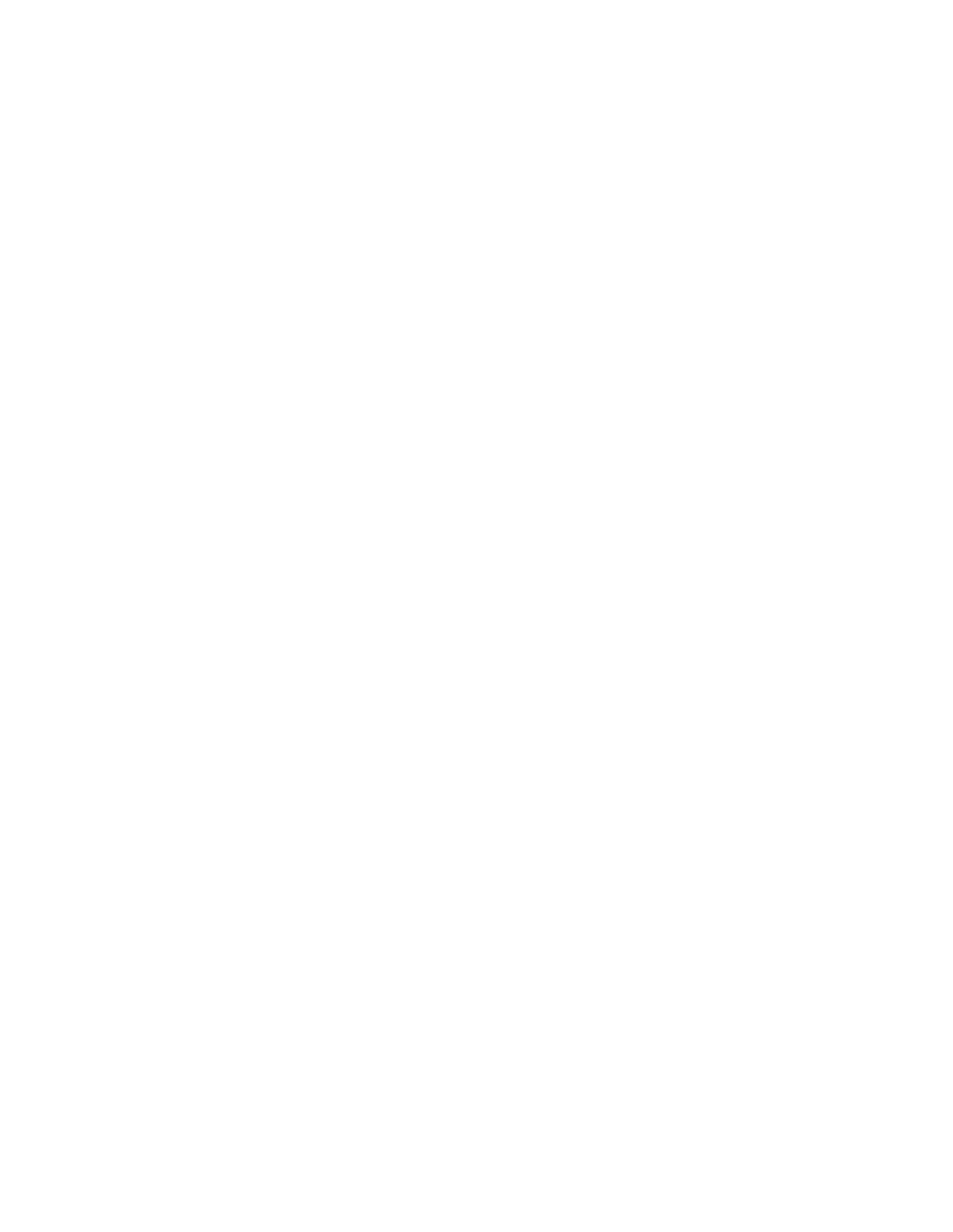| <b>Study</b>                                           | <b>Treatm</b><br>ent Arm<br>Active<br>vs.<br>Control                                        | <b>Devices</b>                                                                                                                               | <b>Treatmen</b><br>t time<br>window | <b>Baseli</b><br>$\boldsymbol{\mathop{\bf ne}\nolimits}$<br><b>NIHS</b><br>S<br>score | Imag<br>ing<br>tools | <b>ASPE</b><br><b>CTS</b> | Recanalizat<br>ion success                                                | Clinica<br>ı<br>outco<br>me                                                                                                                                                                   | <b>Symptom</b><br>atic<br>hemorrh<br>age |
|--------------------------------------------------------|---------------------------------------------------------------------------------------------|----------------------------------------------------------------------------------------------------------------------------------------------|-------------------------------------|---------------------------------------------------------------------------------------|----------------------|---------------------------|---------------------------------------------------------------------------|-----------------------------------------------------------------------------------------------------------------------------------------------------------------------------------------------|------------------------------------------|
| <b>SYNTHE</b><br><b>SIS</b><br>Expansio<br>$\mathbf n$ | IA drug/<br>any<br>device/<br>both vs.<br><b>IVrtPA</b>                                     | Mixed                                                                                                                                        | 6 hrs<br>to IAT                     | $\leq$ 25                                                                             | Not<br>defin<br>ed   | N <sub>o</sub>            | Not<br>disclosed                                                          | 90 day<br>mRS<br>$0-1,$<br>30.4%<br>(vs.<br>34.8%<br>with IV<br>tPA,<br>adjuste<br>$d$ OR<br>0.71,<br>$P=0.16$                                                                                | 10%                                      |
| <b>IMS III</b>                                         | 2/3<br>standard<br>dose IV<br>$rtPA +$<br>IA drug/<br>any<br>device/<br>both vs.<br>IV rtPA | Mixed<br>(Microcathe<br>rther<br>infusion of<br>IA tPA<br>49.1%,<br><b>MERCI</b><br>28.4%,<br>Penumbra<br>$16.2\%$ ,<br>Solitaire<br>$1.5\%$ | 5 hrs to<br>IAT                     | $\geq 10$ or<br>$8-9$<br>with<br>occlusi<br>on                                        | Not<br>defin<br>ed   | $\leq 4$                  | TICI 2-3,<br>81% for<br><b>ICA</b><br>occlusion,<br>86% for M1,<br>88% M2 | 90 day<br>mRS<br>$0-2,$<br>40.8%<br>(vs.<br>38.7%<br>with IV<br>tPA,<br>age<br>adjuste<br>$\mathbf d$<br>absolut<br>e<br>differe<br>nce<br>$1.5\%,$<br>95% CI<br>$6.1 - 9.1$<br>$\frac{0}{0}$ | 6.2%                                     |

## <span id="page-22-0"></span>Table 16: Recent Randomized Clinical Trial of Endovascular Treatments for Acute **Ischemic Stroke<sup>8</sup>**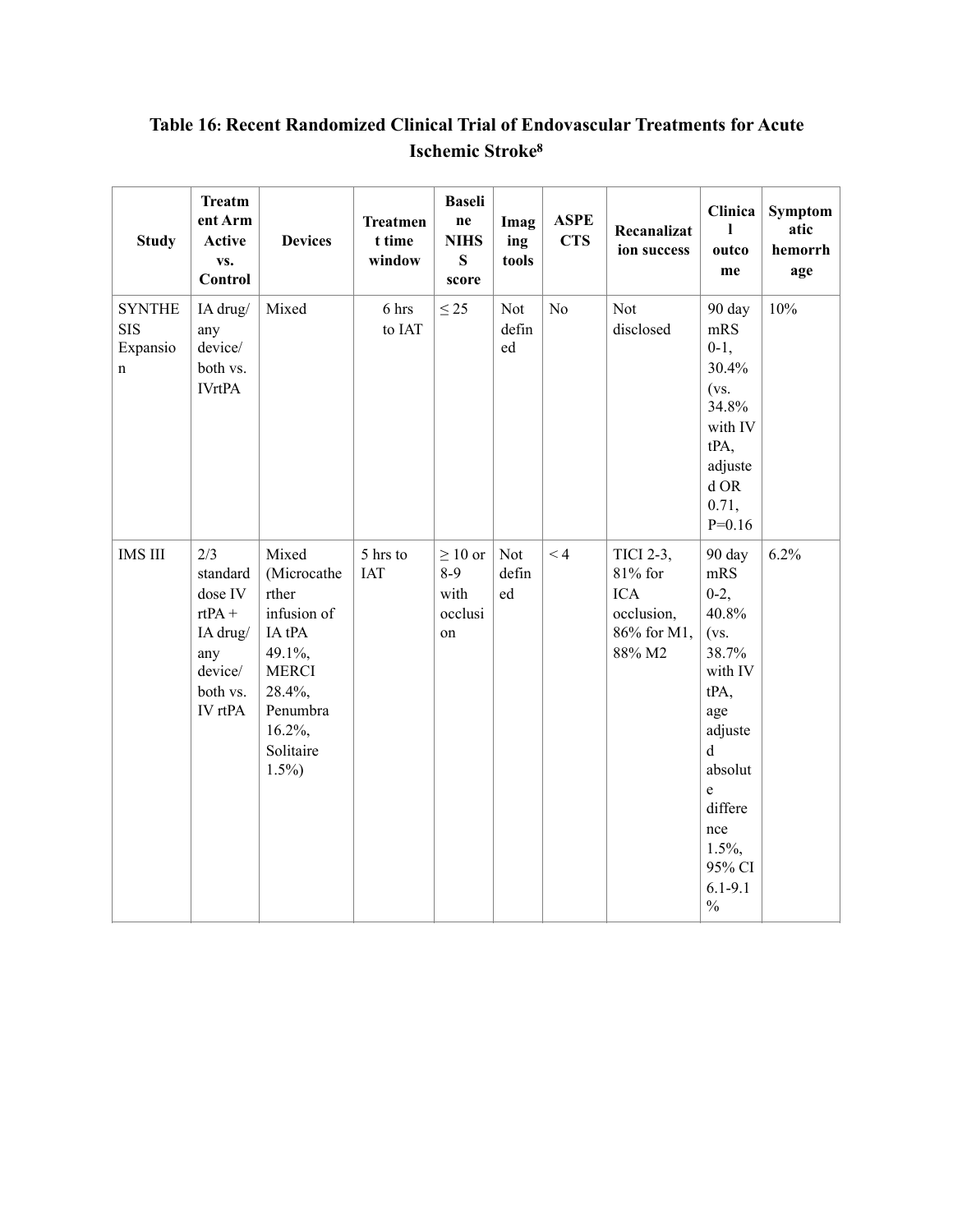| <b>Study</b>               | <b>Treatm</b><br>ent Arm<br>Active<br>VS.<br>Control                                                              | <b>Devices</b>                                                                          | <b>Treatmen</b><br>t time<br>window        | <b>Baseli</b><br>ne<br><b>NIHS</b><br>${\bf S}$<br>score | Imag<br>ing<br>tools                  | <b>ASPE</b><br><b>CTS</b> | Recanalizat<br>ion success                    | Clinica<br>ī<br>outco<br>me                                                                                                                        | Symptom<br>atic<br>hemorrh<br>age |
|----------------------------|-------------------------------------------------------------------------------------------------------------------|-----------------------------------------------------------------------------------------|--------------------------------------------|----------------------------------------------------------|---------------------------------------|---------------------------|-----------------------------------------------|----------------------------------------------------------------------------------------------------------------------------------------------------|-----------------------------------|
| <b>MR</b><br><b>RESCUE</b> | Standard<br>$(\pm IV)$<br>$rtPA$ ) +<br><b>MERCI</b><br>or<br>Penumb<br>ra vs.<br>Standard<br>$(\pm IV)$<br>rtPA) | Mixed<br>(MERCI<br>alone<br>60.7%,<br>Pneumbra<br>alone 23%,<br>both devices<br>16.4%   | 8 hrs to<br><b>IAT</b><br>stop by 9<br>hrs | $6 - 29$                                                 | CTA,<br><b>MRA</b>                    | No                        | TICI 2a-3,<br>67%                             | 90 day<br>mRS<br>mean,<br>$3.9$ (vs<br>3.9<br>with<br>standar<br>d care,<br>$P=0.99$<br>$\mathcal{E}$                                              | 4.7%                              |
| <b>MR</b><br><b>CLEAN</b>  | Standard<br>$(\pm IV)$<br>$rtPA$ ) +<br>IA UK,<br>rtPA,<br>device<br>VS.<br>Standard<br>$(\pm IV)$<br>rtPA)       | Mixed<br>(Microcathet<br>er infusion<br>of IA tPA,<br>MERCI,<br>Pneumbra,<br>Solitaire) | 6 hrs to<br><b>IAT</b>                     | >2                                                       | CTA,<br><b>MRA</b><br>,<br><b>DSA</b> | N <sub>o</sub>            | TICI 2b-3,<br>58.7%                           | 90 day<br>mRS<br>$0-2,$<br>32.6%<br>(vs.<br>19.1%<br>with<br>standar<br>d care,<br>adjuste<br>$d$ OR<br>2.16,<br>95% CI<br>$1.39-3.$<br>38)        | 7.7%                              |
| <b>ESCAPE</b>              | Standard<br>$(\pm IV)$<br>$rtPA$ ) +<br>stent<br>retriever<br>VS.<br>standard<br>$(\pm IV)$<br>rtPA)              | Mixed<br>(Solitaire in<br>77%                                                           | 12 hrs to<br>randomiza<br>tion             | $\bullet$<br>>5                                          | $\bullet$<br>CT<br>$\mathbf{A}$       | $\bullet$<br>$\geq 6$     | <b>TICI</b><br>$\bullet$<br>$2b-3$ ,<br>72.4% | 90 day<br>mRS<br>$0-2,$<br>53%<br>(vs)<br>29.3%<br>with<br>standar<br>d care,<br>adjuste<br>d OR<br>1.7,<br>95% CI<br>$1.3 - 2.2$<br>$\mathcal{E}$ | 3.6%<br>$\bullet$                 |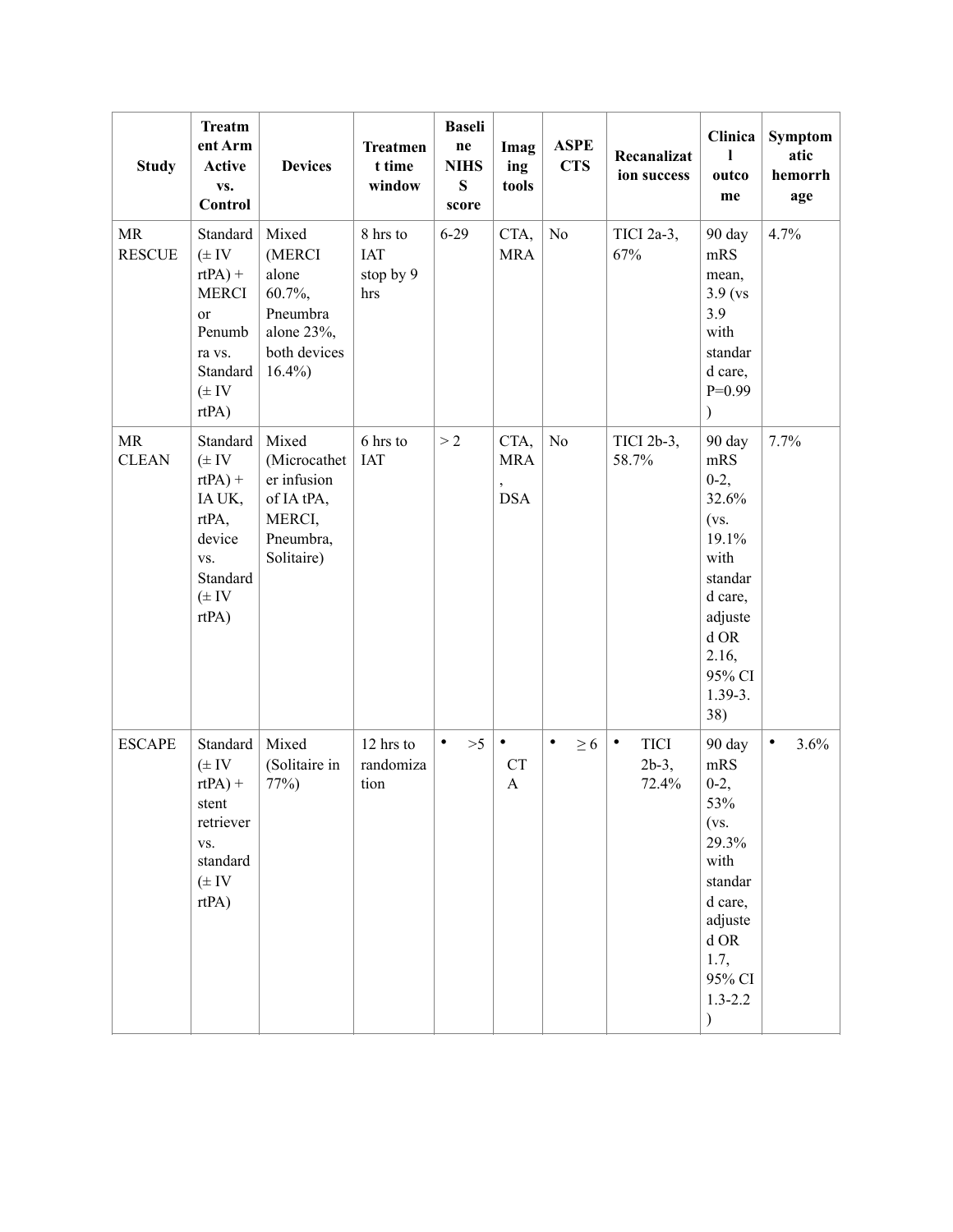| <b>Study</b>                 | <b>Treatm</b><br>ent Arm<br>Active<br>VS.<br>Control                                                 | <b>Devices</b> | <b>Treatmen</b><br>t time<br>window           | <b>Baseli</b><br>$\bold{n}$ e<br><b>NIHS</b><br>${\bf S}$<br>score | Imag<br>ing<br>tools                                                                                 | <b>ASPE</b><br><b>CTS</b>                                                                                                                                         | Recanalizat<br>ion success                     | Clinica<br>ı<br>outco<br>me                                                                                                            | Symptom<br>atic<br>hemorrh<br>age |
|------------------------------|------------------------------------------------------------------------------------------------------|----------------|-----------------------------------------------|--------------------------------------------------------------------|------------------------------------------------------------------------------------------------------|-------------------------------------------------------------------------------------------------------------------------------------------------------------------|------------------------------------------------|----------------------------------------------------------------------------------------------------------------------------------------|-----------------------------------|
| <b>SWIFT</b><br><b>PRIME</b> | Standard<br>$(\pm IV)$<br>$rtPA$ ) +<br>stent<br>retriever<br>VS.<br>standard<br>$(\pm IV)$<br>rtPA) | Solitaire      | 6 hrs to<br>groin                             | $\bullet$<br>$8-$<br>29                                            | $\bullet$<br><b>CT</b><br>A,<br><b>MR</b><br>$\boldsymbol{\rm{A}}$                                   | $\bullet$<br>$\geq 6$                                                                                                                                             | $\bullet$<br><b>TICI</b><br>$2b-3$ ,<br>$88\%$ | 90 day<br>mRS<br>$0-2,$<br>60%<br>(vs.<br>35%<br>with IV<br>tPA,<br><b>OR</b><br>1.7,<br>95% CI<br>$1.23 - 2.$<br>33                   | 3%<br>٠                           |
| <b>EXTEND</b><br>$-IA$       | Standard<br>$(\pm$ IV<br>$rtPA$ ) +<br>stent<br>retriever<br>VS.<br>standard<br>$(\pm IV)$<br>rtPA)  | Solitaire      | 6 hrs to<br>groin<br>complet<br>e in 8<br>hrs | $\bullet$<br>no<br>ne                                              | $\bullet$<br><b>CT</b><br>A,<br>MR<br>$\mathbf{A}$                                                   | $\bullet$<br>No                                                                                                                                                   | $\bullet$<br><b>TIMI</b><br>$2-3,$<br>89%      | 90 day<br>mRS<br>$0-2,$<br>71%<br>$(vs)$ .<br>40%<br>with IV<br>tPA,<br>adjuste<br>$d$ OR<br>4.2,<br>95% CI<br>$1.4 - 12)$             | $\bullet$<br>$0\%$                |
| <b>REVASC</b><br>AT          | Standard<br>$(\pm$ IV<br>$rtPA$ ) +<br>stent<br>retriever<br>VS.<br>standard<br>$(\pm IV)$<br>rtPA)  | Solitaire      | 8 hrs to<br>groin                             | $\bullet$<br>$\geq$<br>6                                           | $\bullet$<br>${\cal C}{\cal T}$<br>A,<br>$\ensuremath{\mathsf{MR}}\xspace$<br>A,<br>$DS$<br>$\bf{A}$ | $\bullet$<br>$\geq$ 7<br>(NE<br>CT)<br>$\geq 6$<br>٠<br>(M <sup>2</sup> )<br>$RI-$<br>$\rm{DW}$<br>I)<br>$\geq$<br>$\bullet$<br>8,<br>age<br>$\,>$<br>$81-$<br>85 | $\bullet$<br><b>TICI</b><br>$2b-3$ ,<br>65.7%  | 90 day<br>mRS<br>$0-2,$<br>43.7%<br>$(vs)$ .<br>28.2%<br>with<br>standar<br>d care,<br>adjuste<br>$d$ OR<br>1.2,<br>95% CI<br>$1.1-4)$ | $\bullet$<br>1.9%                 |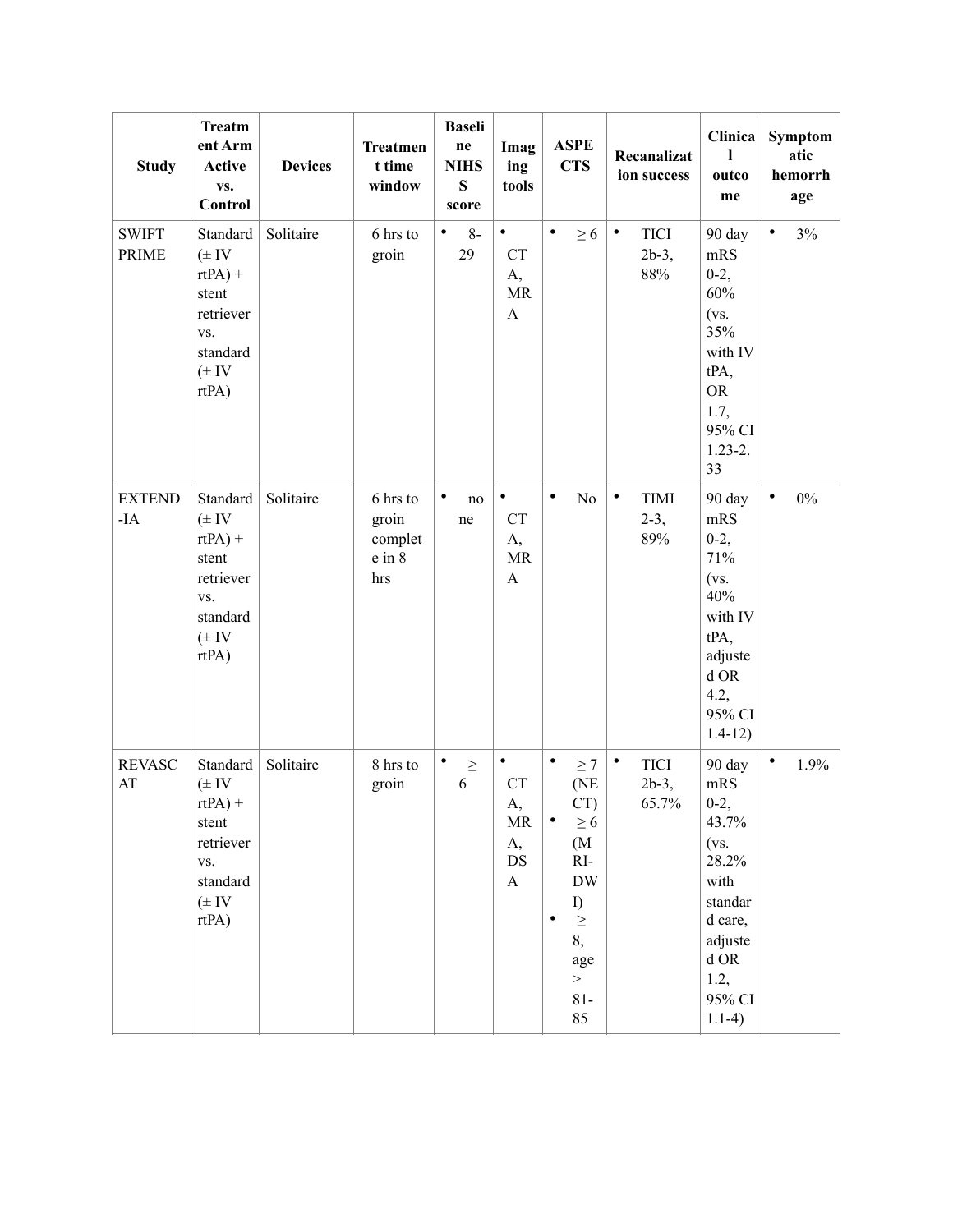| <b>Study</b> | <b>Treatm</b><br>ent Arm<br>Active<br>VS.<br>Control | <b>Devices</b> | <b>Treatmen</b><br>t time<br>window | <b>Baseli</b><br>ne<br><b>NIHS</b><br>score | Imag<br>ing<br>tools | <b>ASPE</b><br><b>CTS</b> | Recanalizat<br>ion success | Clinica '<br>outco<br>me | Symptom<br>atic<br>hemorrh  <br>age |
|--------------|------------------------------------------------------|----------------|-------------------------------------|---------------------------------------------|----------------------|---------------------------|----------------------------|--------------------------|-------------------------------------|
|--------------|------------------------------------------------------|----------------|-------------------------------------|---------------------------------------------|----------------------|---------------------------|----------------------------|--------------------------|-------------------------------------|

ASPECTS Alberta Stroke Program Early CT score; CT computed tomography; CTA computed tomography angiography; d days; EC extra-cranial; ESCAPE Endovascular Treatment for Small Core and Anterior Circulation Proximal Occlusion with Emphasis on Minimizing CT to Recanalization Times; EXTEND-IA Extending the Time for Thrombolysis in Emergency Neurological Deficits- Intra-Arterial; hrs hours; IA intraarterial; IAT intra-arterial therapy; ICA internal carotid artery; IMS III Interventional Management of Stroke Trial III; IQR interquartile range; IV intravenous; MCA middle cerebral artery; min minutes; mos months; MR magnetic resonance; MR CLEAN The Multicenter Randomized Clinical Trial of Endovascular Treatment for Acute Ischemic Stroke; MR RESCUE MR and Recanalization of Stroke Clots Using Embolectomy; ICH intracerebral hemorrhage; mRS modified Rankin scale; N number; NIHSS National Institutes of Health Stroke Scale; OR odds ratio; rtPA recombinant tissue plasminogen activator; SD standard deviation; SWIFT PRME Solitaire FR with the Intention for Thrombectomy as Primary Endovascular Treatment of Acute Ischemic Stroke; T terminus (of the internal carotid artery); TICI thrombolysis in cerebral infarction; yrs years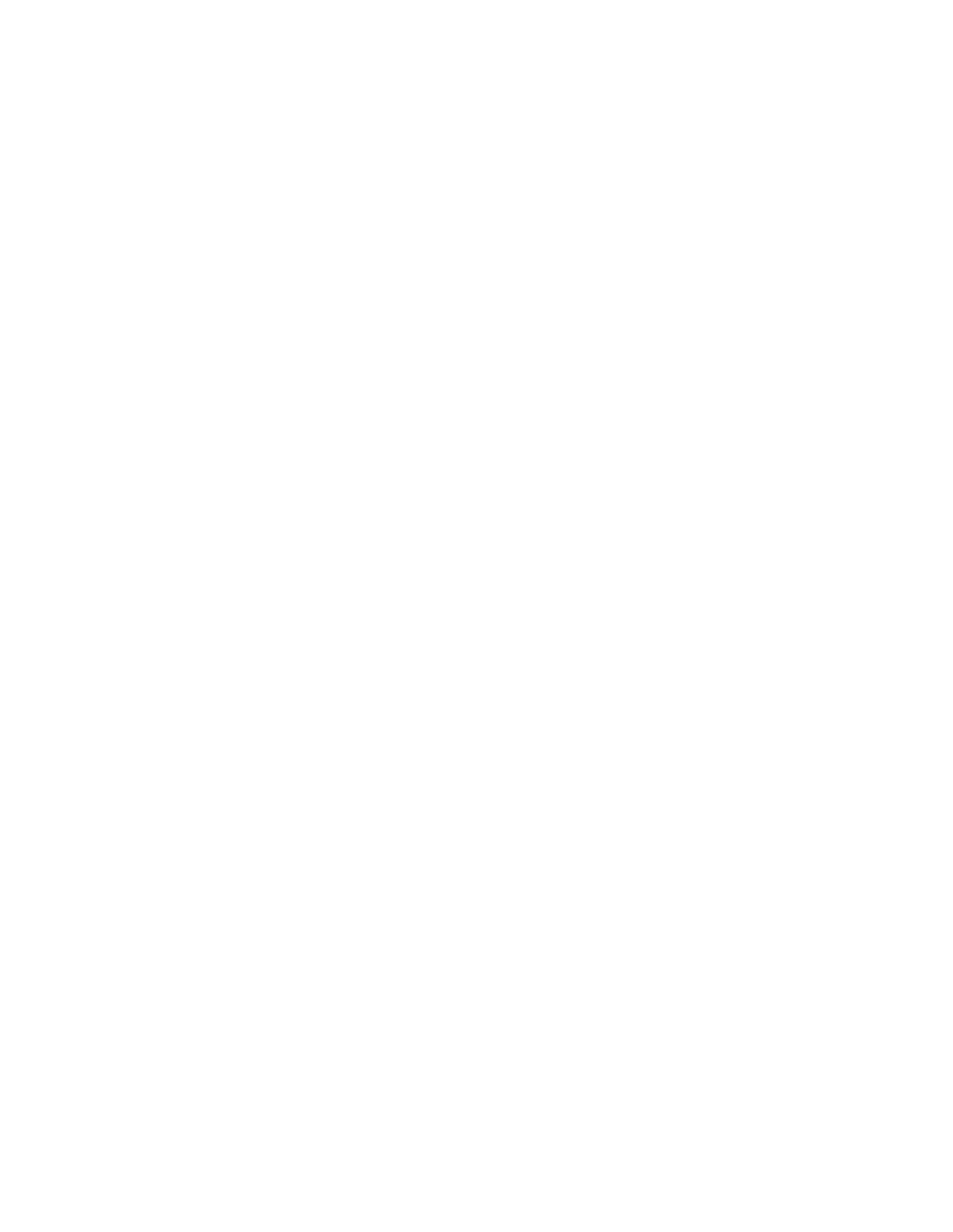## **Table 17 Studies Assessing Effects of Combined Intra-Venous and Intra-Arterial Thrombolysis**

| <b>Study</b>                                                                                                                 | Year | <b>Treatment</b><br><b>Arms</b>                                                                                 | <b>Result</b>                                                                                                                                                                                                                                                                                                                         |
|------------------------------------------------------------------------------------------------------------------------------|------|-----------------------------------------------------------------------------------------------------------------|---------------------------------------------------------------------------------------------------------------------------------------------------------------------------------------------------------------------------------------------------------------------------------------------------------------------------------------|
| <b>Emergency Management</b><br>of Stroke (EMS) Bridging<br>trial<br>(IA-rtPA to be given if the<br>vessel remained occluded) | 1999 | IV-rtPA followed by<br>IA-rtPA<br>placebo followed by<br>IA-rtPA                                                | no difference in clinical outcomes<br>$\overline{a}$                                                                                                                                                                                                                                                                                  |
| Keris et al                                                                                                                  | 2001 | IAT followed by IV-<br>$\bullet$<br>rtPA<br>no thrombolysis<br>$\bullet$                                        | no symptomatic intracerebral<br>÷,<br>hemorrhages in IAT plus IV-rtPA<br>arm<br>very high proportion of patients<br>$\blacksquare$<br>receiving IAT plus IV-rtPA<br>became functionally independent<br>at 12 months (83% vs. 33%)<br>less mortality rates in the IAT<br>$\blacksquare$<br>plus IV-rtPA arm $(17\% \text{ vs. } 64\%)$ |
| Interventional<br>Management of Stroke<br>(IMS)<br>Primary comparison with<br>similar subset in NINDS<br>rtPA trial          | 2004 | $\bullet$<br>IV-rtPA followed by<br>IA-rtPA<br>$\bullet$<br>Placebo plus IV-<br>rtPA                            | patients in the IMS trial had<br>÷,<br>significantly better outcomes at 3<br>months (56%) than the NINDS<br>placebo group for all outcome<br>measures                                                                                                                                                                                 |
| IMS II <sup>,</sup>                                                                                                          | 2007 | IV-rtPA followed by<br>IA-rtPA                                                                                  | very low mortality in 3 months<br>÷,<br>(16%)<br>46% had mRS of 0 to 2                                                                                                                                                                                                                                                                |
| <b>IMS III</b>                                                                                                               | 2006 | IV rt-PA<br>$\bullet$<br><b>IVT/IAT</b><br>$\bullet$<br>combination                                             | results pending                                                                                                                                                                                                                                                                                                                       |
| Shaltoni et al.                                                                                                              |      | $\bullet$<br>rtPA followed by<br>intra-arterial<br>fibrinolysis (with<br>reteplase, alteplase,<br>or urokinase) | low mortality $(17%)$<br>÷,<br>high proportion of patients having<br>total or partial reperfusion<br>$(72.5\%)$<br>discharge for 55% of cases<br>÷,                                                                                                                                                                                   |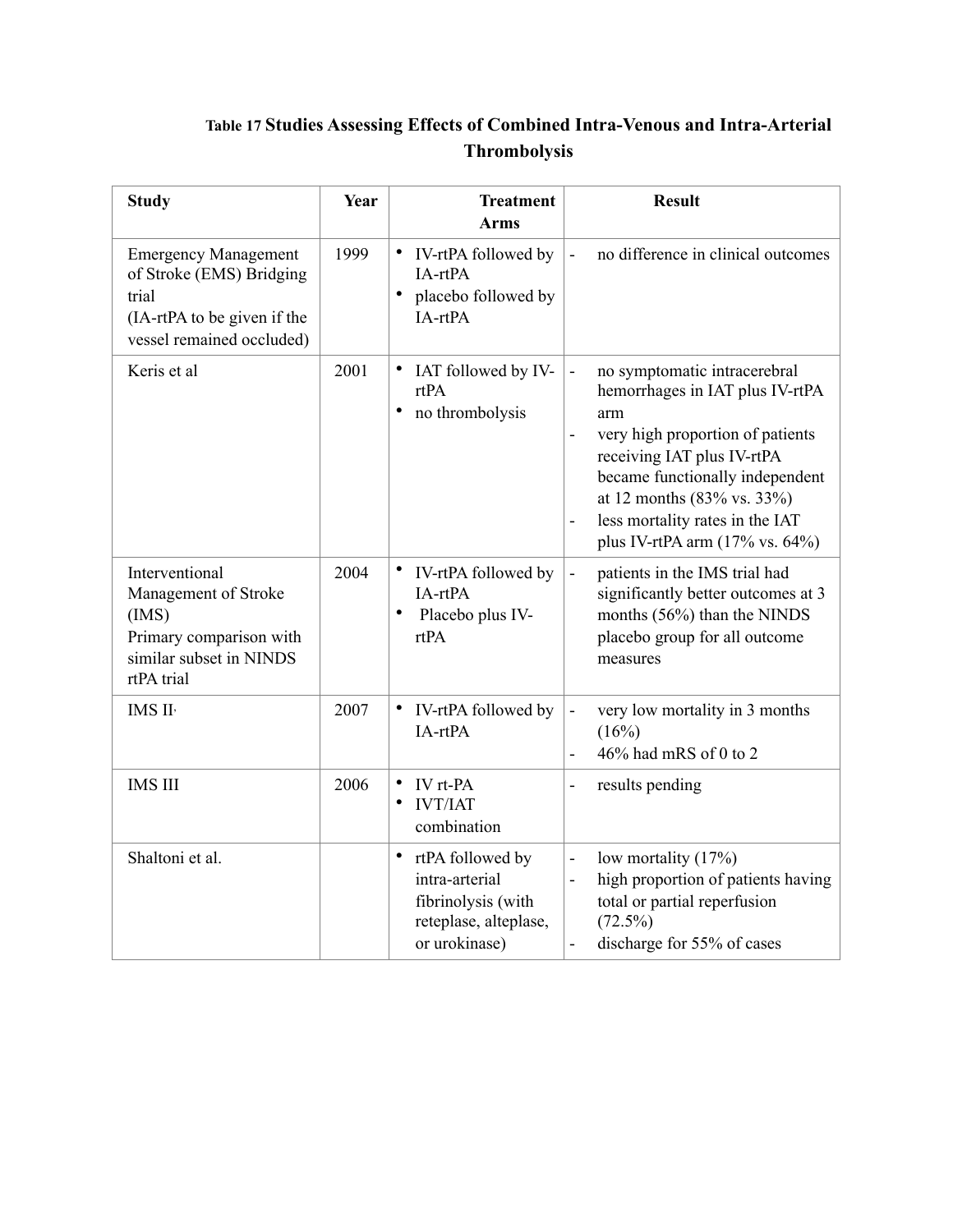|  |  |  |  |  |  | Table 18: Studies Demonstrating Safety and Efficacy of Carotid Endarterectomy |
|--|--|--|--|--|--|-------------------------------------------------------------------------------|
|--|--|--|--|--|--|-------------------------------------------------------------------------------|

| <b>Study/Systemic</b><br><b>Review</b> | <b>Results</b>                                                                                                                                                                                                                                                                                                                                                                                                                   |
|----------------------------------------|----------------------------------------------------------------------------------------------------------------------------------------------------------------------------------------------------------------------------------------------------------------------------------------------------------------------------------------------------------------------------------------------------------------------------------|
| Sbarigia et al                         | overall 30-day morbidity/mortality of 7.3%<br>significant improvement in most patients<br>$\overline{a}$<br>no cases of hemorrhagic transformation or new cerebral infarction<br>$\blacksquare$                                                                                                                                                                                                                                  |
| Ballotta et al                         | none of the patients experienced new strokes, hemorrhagic conversions,<br>or cerebral edema                                                                                                                                                                                                                                                                                                                                      |
| Huber et al<br>Welsh et al             | combined stroke and death rates were 16% and 21%, respectively<br>$\qquad \qquad -$                                                                                                                                                                                                                                                                                                                                              |
| Paty et al                             | for every 1 cm increase in the diameter of infarct size, risk of permanent<br>$\overline{\phantom{a}}$<br>neurological impairment increased by a factor of 1.7, post CEA.                                                                                                                                                                                                                                                        |
| Rerkasem and Rothwell                  | relatively high combined stroke and death rates for urgent CEA in<br>$\overline{\phantom{0}}$<br>settings of stroke-in-evolution (20.2%) and crescendo TIA (11.4%)<br>no improvement in outcomes over time<br>$\overline{\phantom{a}}$<br>incidence of stroke and death was significantly higher in patients who<br>required emergent surgery for stroke-in-evolution or crescendo TIA than<br>in patients with nonemergency CEA |
|                                        | CEA: carotid endarterectomy; TIA: transient ischemic attack                                                                                                                                                                                                                                                                                                                                                                      |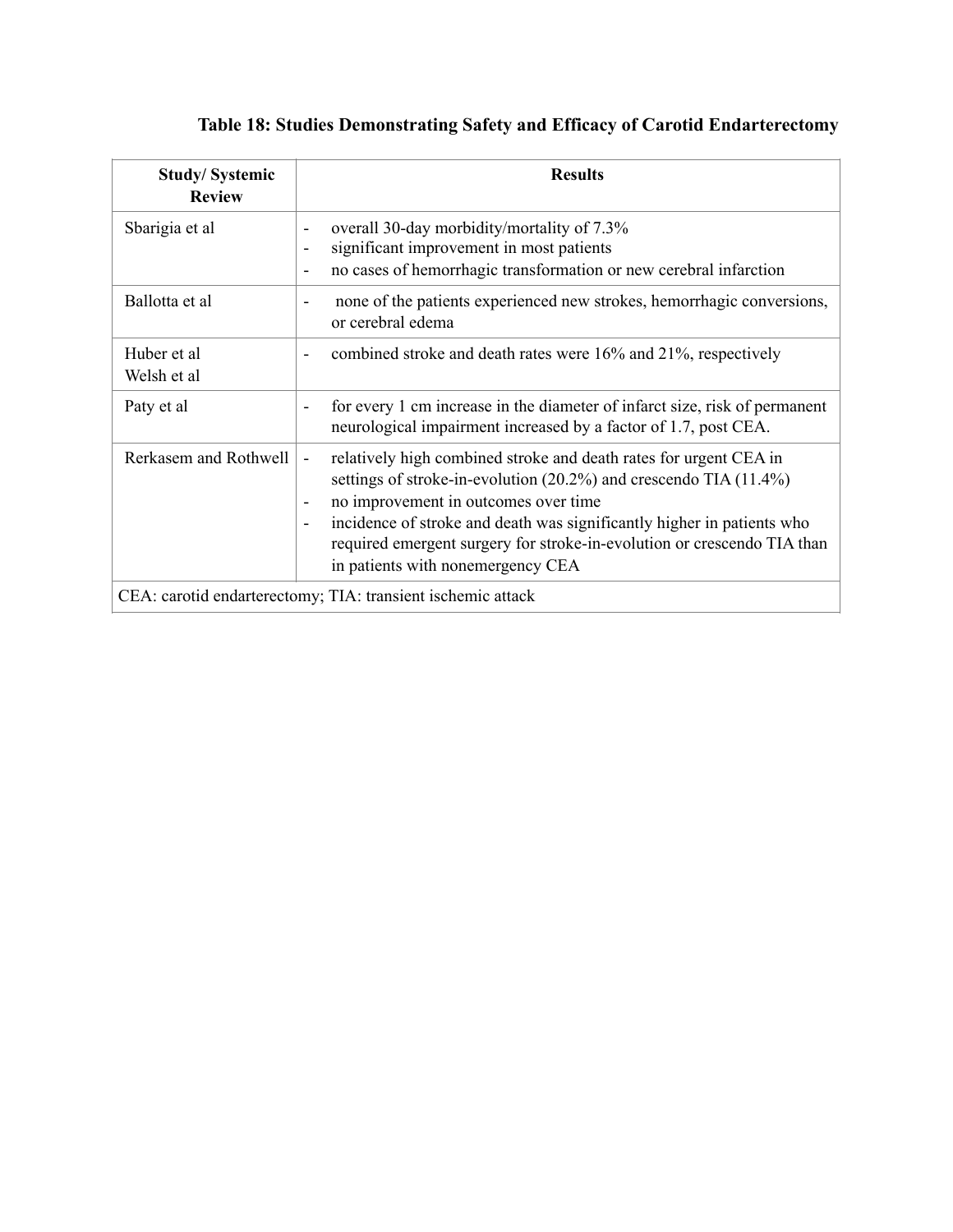| Unchangeable risk<br>factors                       | Changeable, treatable, or controllable<br>risk factors                                 | <b>Less well-documented</b><br>risk factors |
|----------------------------------------------------|----------------------------------------------------------------------------------------|---------------------------------------------|
| Age: elderly more prone<br><b>Heredity (family</b> | <b>Hypertension:</b> leading cause of stroke<br>Cigarette smoking: nicotine and carbon | Socioeconomic factors:<br>more common among |
| history): related to genetic                       | monoxide in cigarette smoke                                                            | low-income people                           |
| disorders like Cerebral                            | Diabetes mellitus: occurrences of high                                                 | Alcohol abuse: can lead                     |
| <b>Autosomal Dominant</b>                          | blood pressure, high blood cholesterol, and                                            | to multiple medical                         |
| Arteriopathy with Sub-                             | obesity is high                                                                        | complications                               |
| cortical Infarcts and                              | Carotid or other artery disease: blood clot                                            | Drug abuse: Drug                            |
| Leukoencephalopathy                                | due to atherosclerosis                                                                 | abusers (addiction of                       |
| Race: African-Americans                            | Peripheral artery disease: higher risk of                                              | drugs like cocaine,                         |
| at higher risk of death due                        | carotid artery disease                                                                 | amphetamines, and                           |
| to stroke                                          | Atrial fibrillation: can lead to blood clot                                            | heroin) have an increased                   |
| <b>Gender:</b> females more                        | formation                                                                              | risk of both hemorrhagic                    |
| prone possibly due to use                          | Other heart disease: Chronic heart disease                                             | and ischemic stroke                         |
| of birth control pills,                            | or heart failure, dilated cardiomyopathy,                                              |                                             |
| pregnancy (due to                                  | heart valve disease etc                                                                |                                             |
| hypercoagulability),                               | Sickle cell anemia: blood cells tend to stick                                          |                                             |
| history of pre-eclampsia/                          | to blood vessel walls, which can block                                                 |                                             |
| eclampsia or gestational                           | arteries to the brain                                                                  |                                             |
| diabetes, and post-                                | High blood cholesterol: Causes damage to                                               |                                             |
| menopausal hormone                                 | blood vessels walls eventually leading to                                              |                                             |
| therapy                                            | stroke. Contributes to blood vessel disease                                            |                                             |
| Prior stroke, transient                            | often leading to stroke                                                                |                                             |
| ischemic attack or heart                           | Poor diet: diets high in saturated fats, trans                                         |                                             |
| attack: more common in                             | fat, cholesterol, sodium, and having excess                                            |                                             |
| patients with prior                                | calories can lead to development of other                                              |                                             |
| episodes                                           | risk factors                                                                           |                                             |
|                                                    | Physical inactivity or obesity: increases                                              |                                             |
|                                                    | the risk of developing other risk factors                                              |                                             |

## <span id="page-29-1"></span><span id="page-29-0"></span>**Table 19: Risk Factors of Stroke**[9,](#page-34-8) [10](#page-34-9)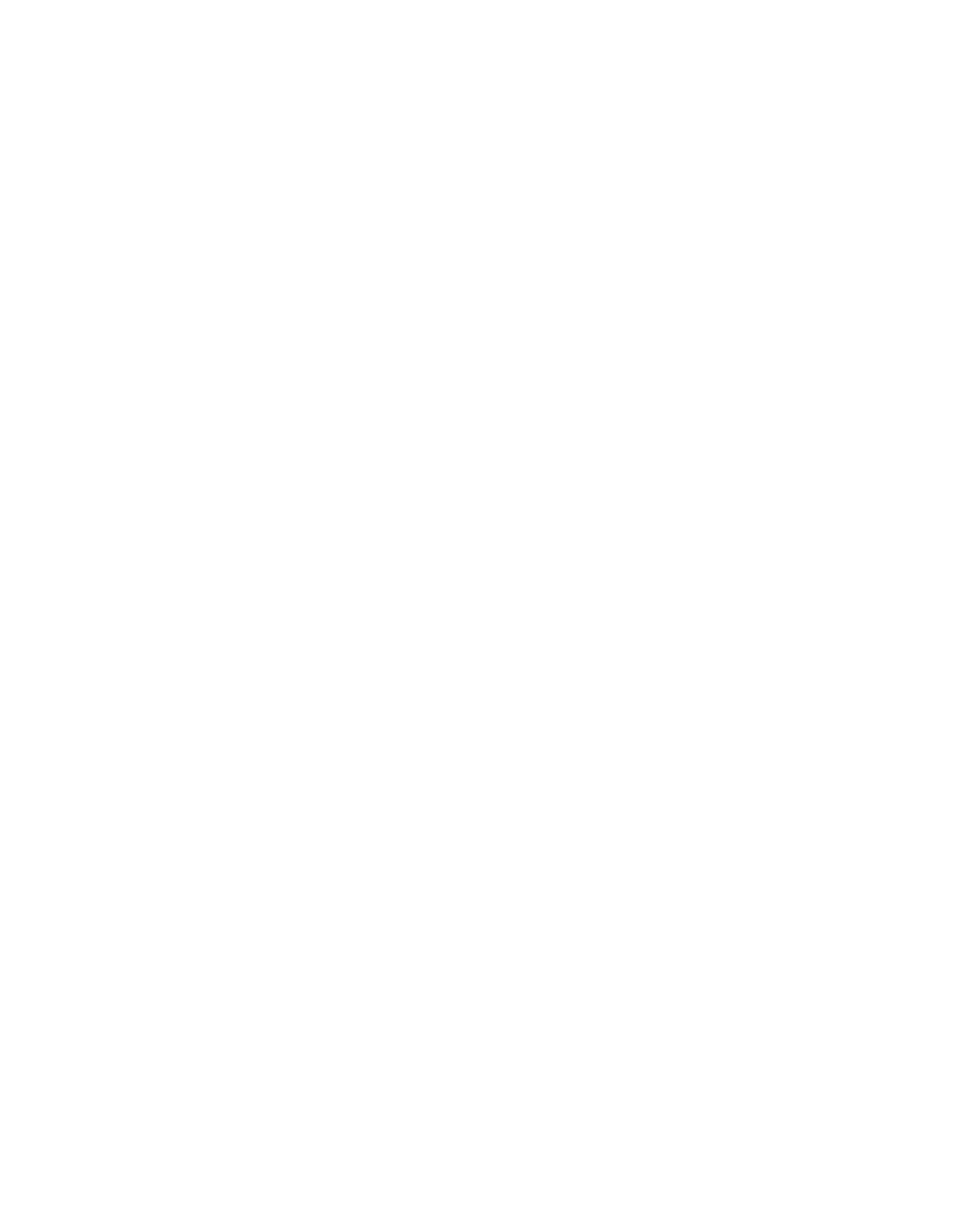## <span id="page-31-0"></span>**Table 20: Summary of the Effectiveness of Drug Therapies for the Primary Prevention of First-Ever Stroke in a Population of One Million Peopl[e11](#page-34-10)**

| Strategy/                                                                                          | Target                                                                          | Relative<br>Stroke risk per year<br>risk (95%<br>risk<br>Control<br>Interventi<br>CI<br>on<br>$\lambda$ |                                           |                            | Relative                                                           | Absolute                                                                                                      | Number         | $%$ of       |
|----------------------------------------------------------------------------------------------------|---------------------------------------------------------------------------------|---------------------------------------------------------------------------------------------------------|-------------------------------------------|----------------------------|--------------------------------------------------------------------|---------------------------------------------------------------------------------------------------------------|----------------|--------------|
| interventio<br>$\mathbf n$                                                                         | population<br>% of<br>general<br>population                                     |                                                                                                         | reduction<br>(RRR)<br>$(95\% \text{ CI})$ | risk<br>reduction<br>(ARR) | of strokes<br>avoided<br>per year<br>among<br>target<br>population | 1,400<br>first-ever<br>ischemic<br>strokes<br>avoided<br>each year<br>in a<br>population<br>of one<br>million |                |              |
| Nil                                                                                                | 988,000                                                                         | 1.0                                                                                                     | 0.14%                                     | N/A                        | $\mathbf{0}$                                                       | $\mathbf{0}$                                                                                                  | $\overline{0}$ | $\mathbf{0}$ |
| Blood<br>pressure<br>lowering<br>(by 10 mm)<br>Hg<br>systolic)                                     | 115,600<br>(11.7%)                                                              | 3.6<br>$(2.2 - 5.8)$                                                                                    | 0.51%                                     | 0.28%                      | 46%<br>$(35-55%)$                                                  | 0.23%                                                                                                         | 266            | 19%          |
| LDL-<br>cholesterol<br>lowering<br>(by 1.0<br>mmol/l)                                              | 197,600<br>(20%)                                                                | 1.4                                                                                                     | 0.19%                                     | 0.14%                      | 36%<br>$(22-48%)$                                                  | 0.05%                                                                                                         | 99             | 7%           |
| Anticoagul<br>ation for<br>atrial<br>fibrillation<br>(AF)                                          | 4,887<br>$(50\% \text{ of }$<br>individual<br>s aged $>$<br>40 years<br>with AF | 5.0                                                                                                     | 0.70%                                     | 0.25%                      | 64%<br>$(49-74%)$                                                  | 0.35%                                                                                                         | 22             | $2\%$        |
| Cigarette<br>smoking<br>cessation                                                                  | 181,792<br>$(18.4\%)$                                                           | 1.9<br>$(1.6-2.2)$                                                                                      | 0.27%                                     | 0.14%                      | 47%                                                                | 0.13%                                                                                                         | 236            | 17%          |
| Nicotine<br>replaceme<br>nt therapy                                                                | 5,454 (3%)<br>of<br>181,792)                                                    | 1.9<br>$(1.6 - 2.2)$                                                                                    | 0.27%                                     | 0.14%                      | 47%                                                                | 0.13%                                                                                                         | $\tau$         | 0.5%         |
| $HbA_{1c}$<br>lowering                                                                             | 42,484<br>$(4.3\%)$                                                             | 3.8<br>$(1.8-8.2)$                                                                                      | 0.53%                                     | 0.49%                      | 7%<br>$(-6-19%)$                                                   | 0.04%                                                                                                         | 17             | $1\%$        |
| CI: confidence interval; HbA <sub>1c</sub> : glycosylated hemoglobin; LDL: low density lipoprotein |                                                                                 |                                                                                                         |                                           |                            |                                                                    |                                                                                                               |                |              |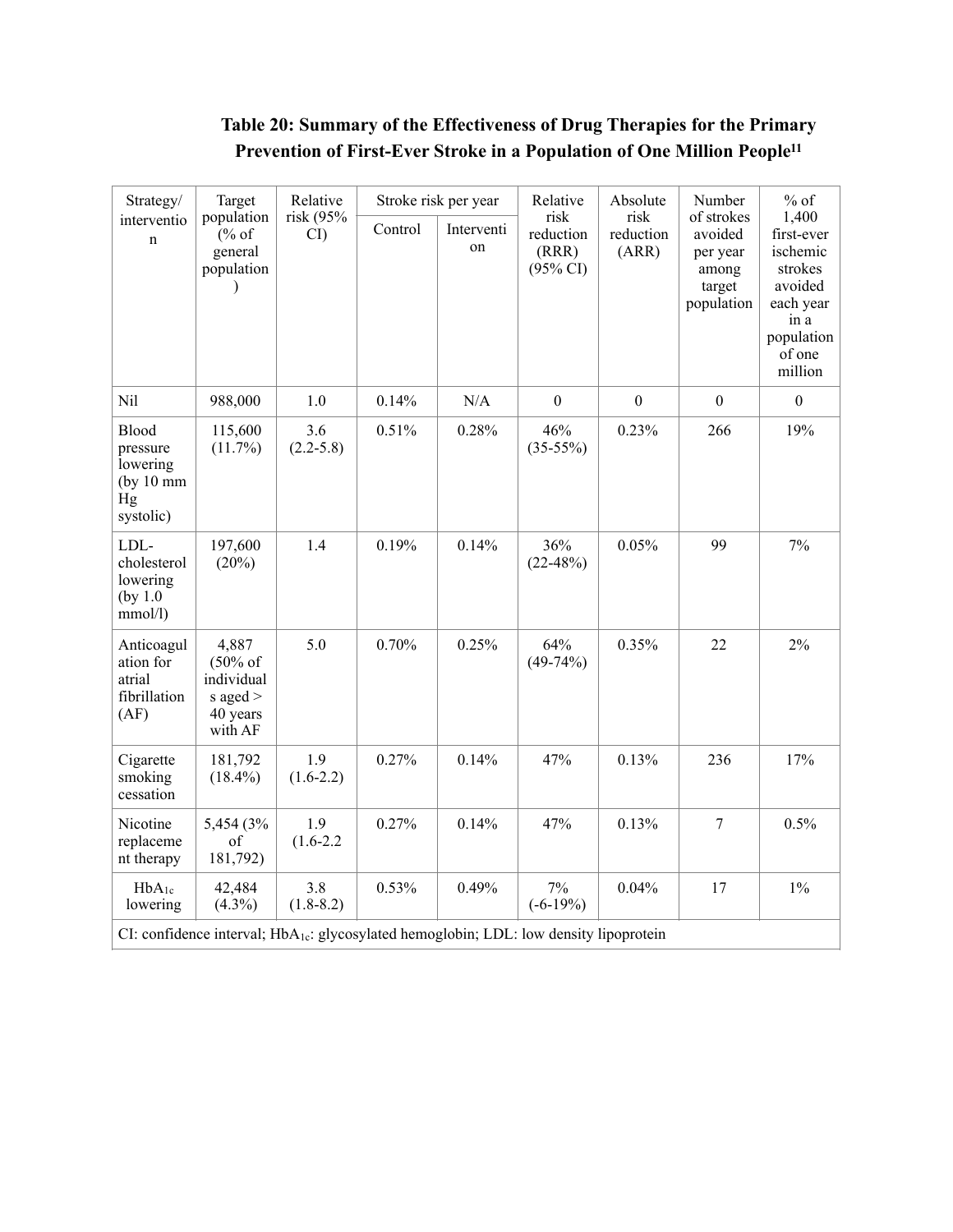#### <span id="page-32-0"></span>**Table 21: Summary of the Effectiveness of Interventions for the (Secondary) Prevention of Recurrent Stroke Among 10,000 Prevalent and 2,000 Incident Stroke and Transient Ischemic Attack Survivors in a Population of One Million Peopl[e12](#page-34-11)**

| Strategy/<br>intervention                                                                     | Target<br>population<br>% of<br>general<br>population) | Stroke risk per year |              | Relative                                          | Absolute                   | Number of                                                    | % of 600                                                                                       |
|-----------------------------------------------------------------------------------------------|--------------------------------------------------------|----------------------|--------------|---------------------------------------------------|----------------------------|--------------------------------------------------------------|------------------------------------------------------------------------------------------------|
|                                                                                               |                                                        | Control              | Intervention | risk<br>reduction<br>(RRR)<br>$(95\% \text{ CI})$ | risk<br>reduction<br>(ARR) | strokes<br>avoided per<br>year among<br>target<br>population | recurrent<br>ischemic<br>strokes<br>avoided<br>each year in<br>population<br>of one<br>million |
| Nil                                                                                           | 12,000                                                 | 5.0%                 |              |                                                   |                            | $\boldsymbol{0}$                                             | $0\%$                                                                                          |
| Carotid<br>revasculariza<br>tion                                                              | 300 (15%)<br>of 2,000)                                 | 6.5%                 | 3.5%         | 48%<br>$(38-60\%)$                                | 3.0%                       | 9                                                            | 2%                                                                                             |
| Aspirin                                                                                       | 9,240<br>(77%)                                         | 5.0%                 | 4.4%         | 13%<br>$(6-19%)$                                  | 0.7%                       | 60                                                           | 10%                                                                                            |
| Aspirin and<br>ER<br>dipyridamole                                                             | 7,800<br>(65%)                                         | 4.4%                 | 3.6%         | 18%<br>$(8-28%)$                                  | 0.8%                       | 51                                                           | $8\%$                                                                                          |
| Anticoagulan<br>ts                                                                            | 960 (8%)                                               | 12.0%                | 4.0%         | 61%<br>$(37-75%)$                                 | 7.3%                       | 70                                                           | 12%                                                                                            |
| Blood<br>pressure<br>lowering (by<br>10 mm Hg<br>systolic)                                    | 10,800<br>$(90\%)$                                     | 5.0%                 | 3.3%         | 34%<br>$(21-44%)$                                 | 1.7%                       | 184                                                          | 31%                                                                                            |
| LDL-<br>cholesterol<br>lowering (by<br>1mmol/l<br>LDL)                                        | 9,600<br>$(80\%)$                                      | 5.0%                 | 4.4.%        | 12%<br>$(1-22\%)$                                 | 0.6%                       | 58                                                           | 10%                                                                                            |
| $HbA_{1c}$<br>lowering (by<br>$0.9\%$                                                         | 2,400<br>(20%)                                         | 5.0%                 | 4.65%        | 7%<br>$(-6-19%)$                                  | 0.35%                      | $\,8\,$                                                      | $1\%$                                                                                          |
| Cessation of<br>cigarette<br>smoking                                                          | 2,400<br>(20%)                                         | 5.0%                 | 2.6%         | 47%                                               | 2.4%                       | 58                                                           | 10%                                                                                            |
| ER: emergency room; HbA <sub>1c</sub> : glycosylated hemoglobin; LDL: low density lipoprotein |                                                        |                      |              |                                                   |                            |                                                              |                                                                                                |